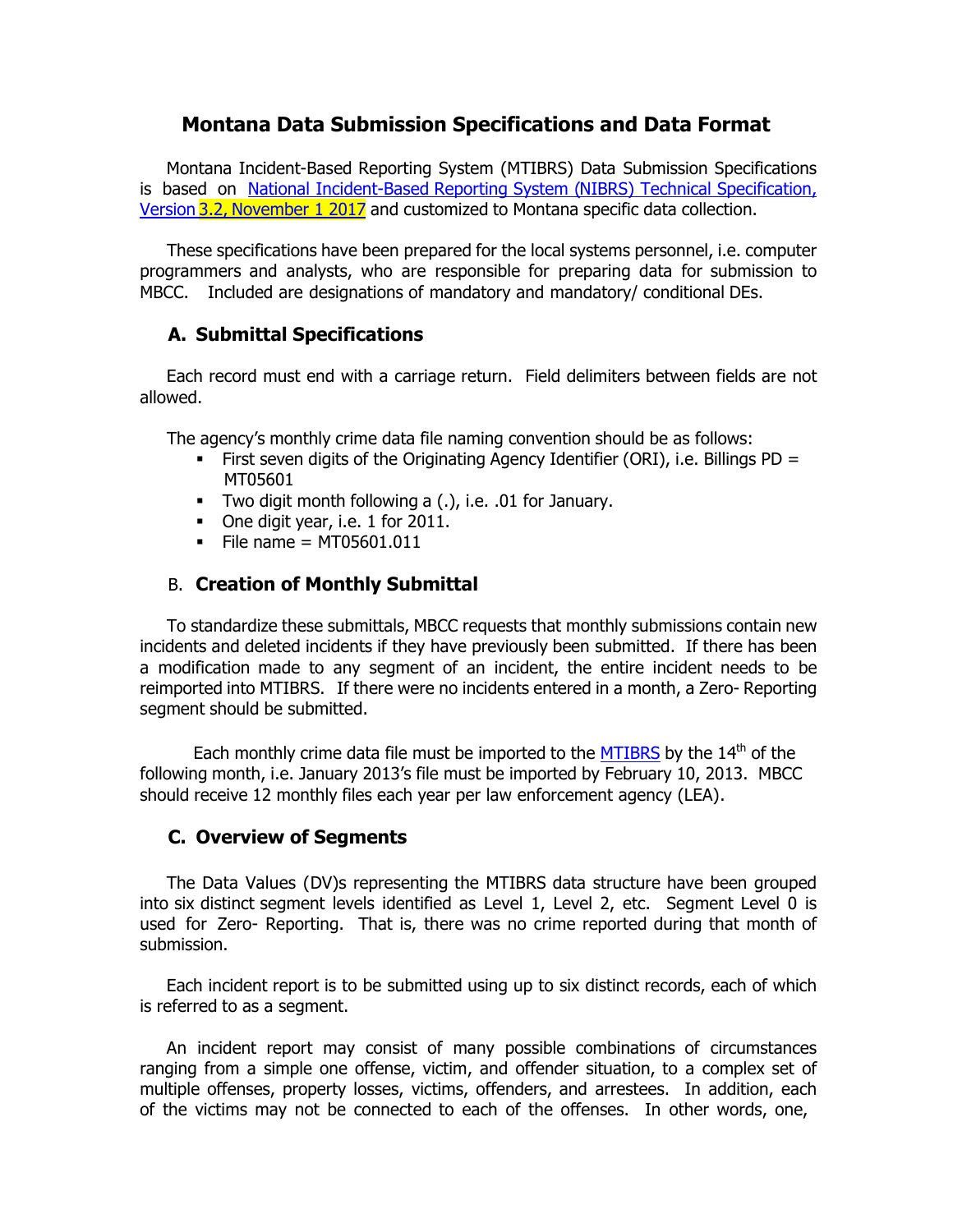some, or all of the victims may be connected to each applicable offense.

### **D. Incident Report Segment Levels**

There are six segment levels within an incident report. Position 5 of each record segment will contain one of the following segment level codes (1-6) to indicate what kind of segment is being submitted. A brief description of each segment level follows:

#### **LEVEL DESCRIPTION**

- **1 ADMINISTRATIVE SEGMENT** is the master segment. There is one Administrative Segment per incident report. All other incident data relating to offenses, property, victims, offenders, and arrestees are contained in the other segments that are linked to the Administrative segment by Data Element (DE) 1 (ORI) and DE 2 (Incident Number).
- **2 OFFENSE SEGMENT** is used to identify and describe the types of offenses involved in the incident.
- **3 PROPERTY SEGMENT** provides information about the type, value, and (for drugs and narcotics seized in drug cases) quantity of property involved in the incident.
- **4 VICTIM SEGMENT** provides information about the victim(s) involved in the incident (e.g., their age, sex, race, and ethnicity).
- **5 OFFENDER SEGMENT** describes the offender involved in the incident (e.g., their age, sex, race, and ethnicity).
- **6 ARRESTEE SEGMENT** is used to report arrests involving offenses and describe the arrestees and circumstances of their arrests.
- **0 ZERO-REPORTING SEGMENT** is used when no crimes occurred in a law enforcement's jurisdiction for the reporting month.

## **E. Linkages and Sequence of Segments**

Each incident report has one master segment, called the Administrative segment. Connected to this segment are one or more Offense, Property (if applicable), Victim, Offender, and Arrestee (if applicable) segments.

Victim segments contain pointers, i.e., links to the applicable Offense segment(s). For example, if there are two offenses, three victims, and four offenders, and one of the offenders was arrested, Victim 001 could be linked to Offense 02, Victim 002 could be linked to Offense 01, and Victim 003 might be linked to Offense 01 and 02. In a Crime against Person, each Victim segment additionally contains relationship pointers to each of the Offender segments. This sequence of segments reflects the linkage example below. The numbers 1 through 6 refer to segment levels: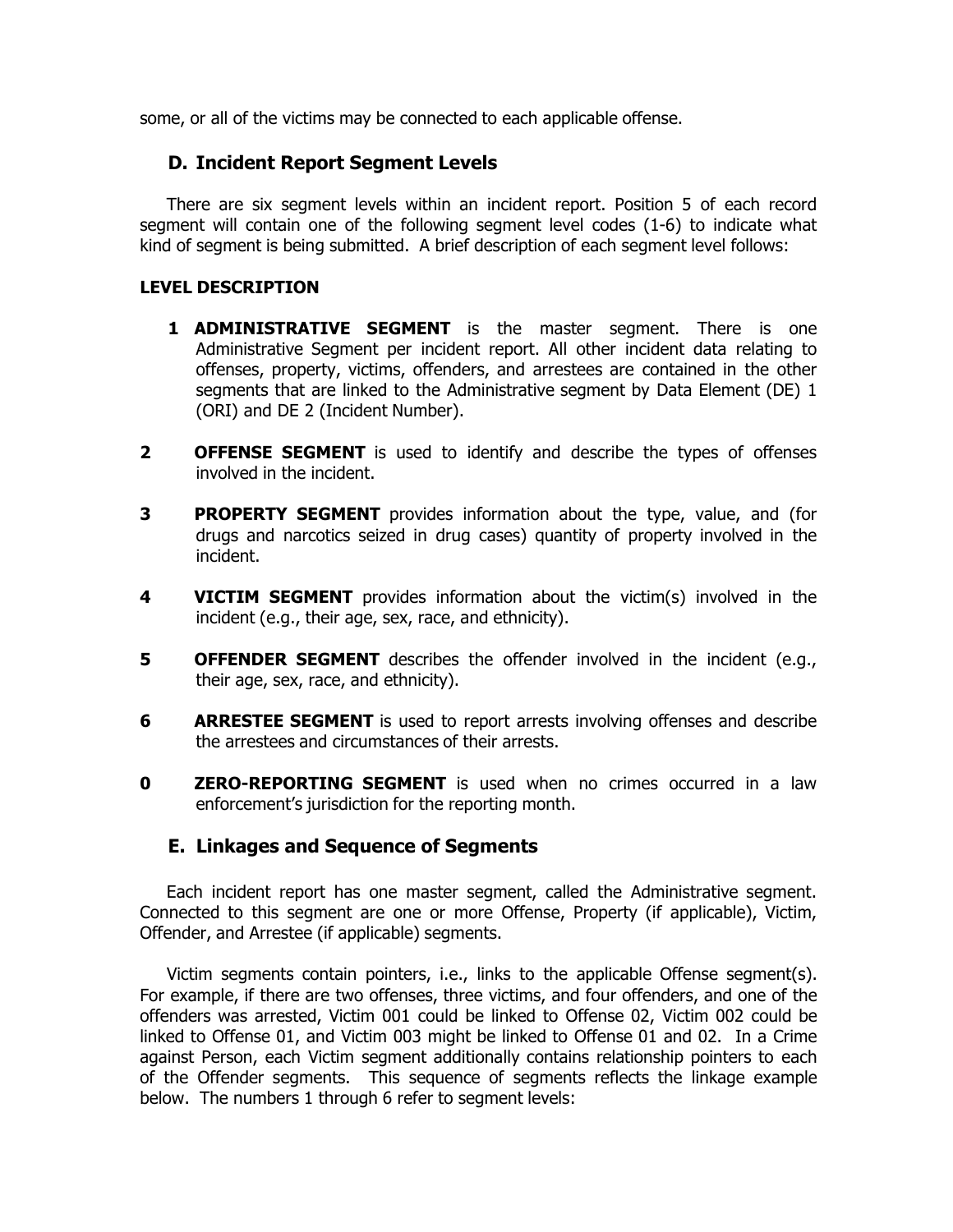#### LEVEL SEGMENT

1 ADMINISTRATIVE

| OFFENSE 01 |
|------------|
| OFFENSE 02 |

- 3 PROPERTY, if applicable.
- 4 VICTIM 001 (pointer to Offense 02)
- 4 VICTIM 002 (pointer to Offense 01)
- 4 VICTIM 003 (pointers to Offenses 01 and 02)
- 5 OFFENDER 01
- 5 OFFENDER 02
- 5 OFFENDER 03
- 5 OFFENDER 04
- 6 ARRESTEE 01

## **F. Segment Action Types**

Segment action type determines the kind of database activity that is to be performed. The following segment action types must be used when submitting incident reports that are maintained within the participant's database. Except where specified below, if a previously submitted incident report is being adjusted, the complete incident report would be resubmitted.

#### **I = INCIDENT REPORT** (Levels 1-6):

Use I to add new incident data. Submit all known data at the time the incident is initially reported, including the appropriate segment levels within the incident report. Use this segment action type also to resubmit an entire incident report previously reported to MBCC, that had modifications entered in to the original incident report.

#### $D = DELETE$  (Level 1):

Use D to delete a previously submitted incident report. This will delete all data from the database that is associated with this incident report. i.e., after a law enforcement investigation and an incident was determined unfounded, or an incident was initially reported in error.

Send the Administrative segment as a  $D =$  Delete and all the descendant or dependent segments of that linkage will be deleted for segment levels 1 through 6.

## $A = ADD (Level 1):$

Use A to submit a Zero-reporting segment.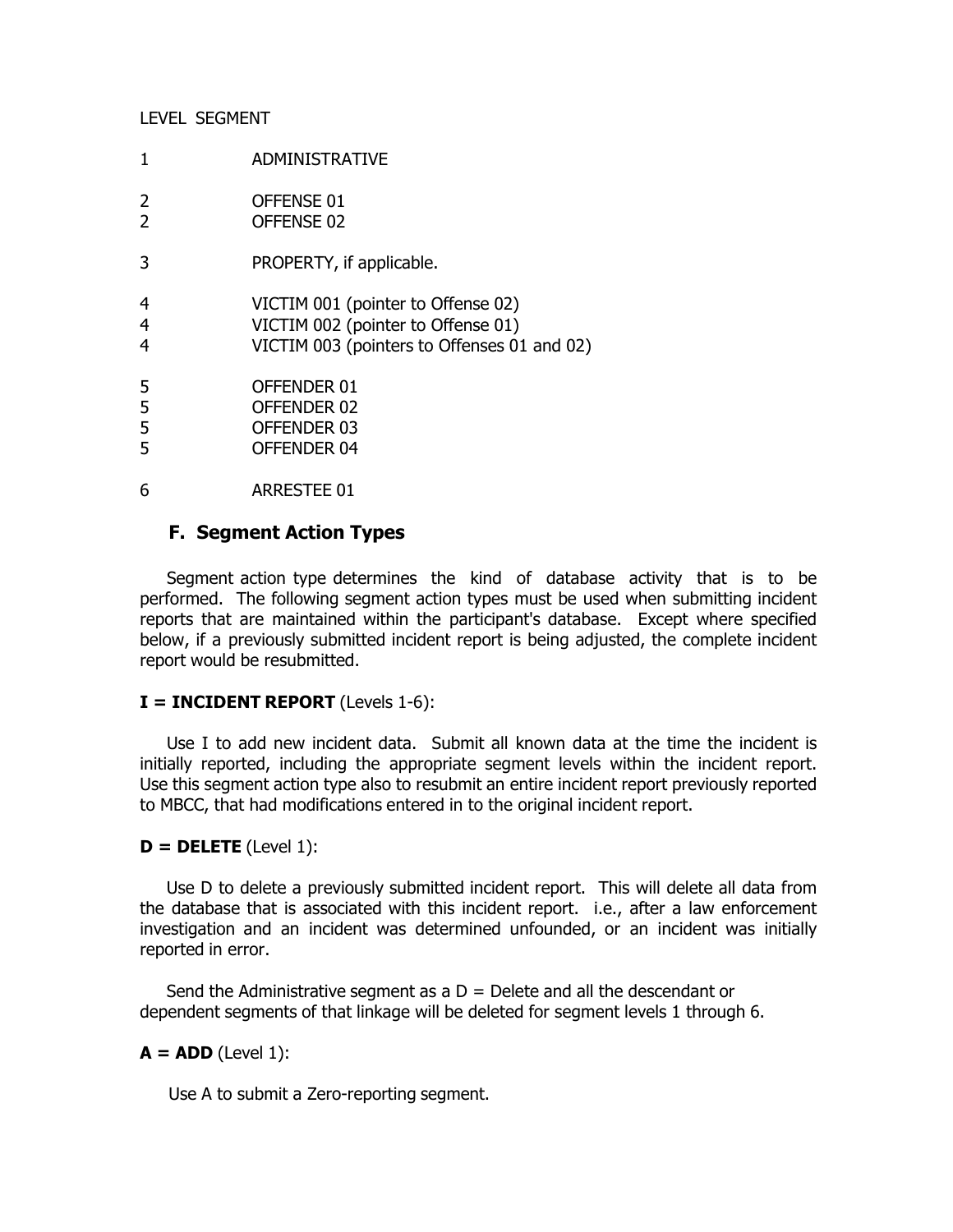## **Level 1 - Administrative Segment**

This is the master segment. There is one Administrative segment for each incident. All other incident data relating to offenses, property, victims, offenders, and arrestees are contained in segments that are linked to the Administrative segment by DEs 1 (ORI Number) and 2 (Incident Number).

**DE** = Data Element **RP** = Record Position **DL** = Data Length

| <b>DE</b> | <b>RP</b> | <b>DL</b>      | <b>Description</b>                                                                                                                                                                                                                                                                                                                                                                       |
|-----------|-----------|----------------|------------------------------------------------------------------------------------------------------------------------------------------------------------------------------------------------------------------------------------------------------------------------------------------------------------------------------------------------------------------------------------------|
|           | $1 - 4$   | 4              | <b>Leave Blank</b>                                                                                                                                                                                                                                                                                                                                                                       |
|           | 5         | $\mathbf{1}$   | Segment Level                                                                                                                                                                                                                                                                                                                                                                            |
|           |           |                | Designates this as an Administrative segment.                                                                                                                                                                                                                                                                                                                                            |
|           |           |                | Valid Code: 1                                                                                                                                                                                                                                                                                                                                                                            |
|           | 6         | 1              | <b>Segment Action Type</b>                                                                                                                                                                                                                                                                                                                                                               |
|           |           |                | Valid Codes: I, Incident report and D, Delete                                                                                                                                                                                                                                                                                                                                            |
|           |           |                | Instructs as to what kind of database activity is to be<br>performed.<br>Every record/incident transmitted to the<br>MBCC will be treated as a new record. It is required that<br>if any part of an incident (including all related<br>segments), is modified a full set of incident segments<br>will be submitted and will replace the corresponding<br>segments in the state database. |
|           |           |                | Valid Codes:<br>$I = Incident report$<br>$D =$ Delete (to be used only when a record/incident was<br>entered in error or was unfounded after being reported<br>to MBCC).<br>$A = ADD$ (submit a Zero-reporting segment)                                                                                                                                                                  |
|           | $7 - 8$   | $\overline{2}$ | <b>Month of Submission</b>                                                                                                                                                                                                                                                                                                                                                               |
|           |           |                | Month of data being processed (MM / i.e. 01-12).                                                                                                                                                                                                                                                                                                                                         |
|           | $9 - 12$  | $\overline{4}$ | <b>Year of Submission</b>                                                                                                                                                                                                                                                                                                                                                                |
|           |           |                | Year of data being processed (YYYY / i.e. 2011)                                                                                                                                                                                                                                                                                                                                          |
|           | $13 - 16$ | 4              | <b>Leave Blank</b>                                                                                                                                                                                                                                                                                                                                                                       |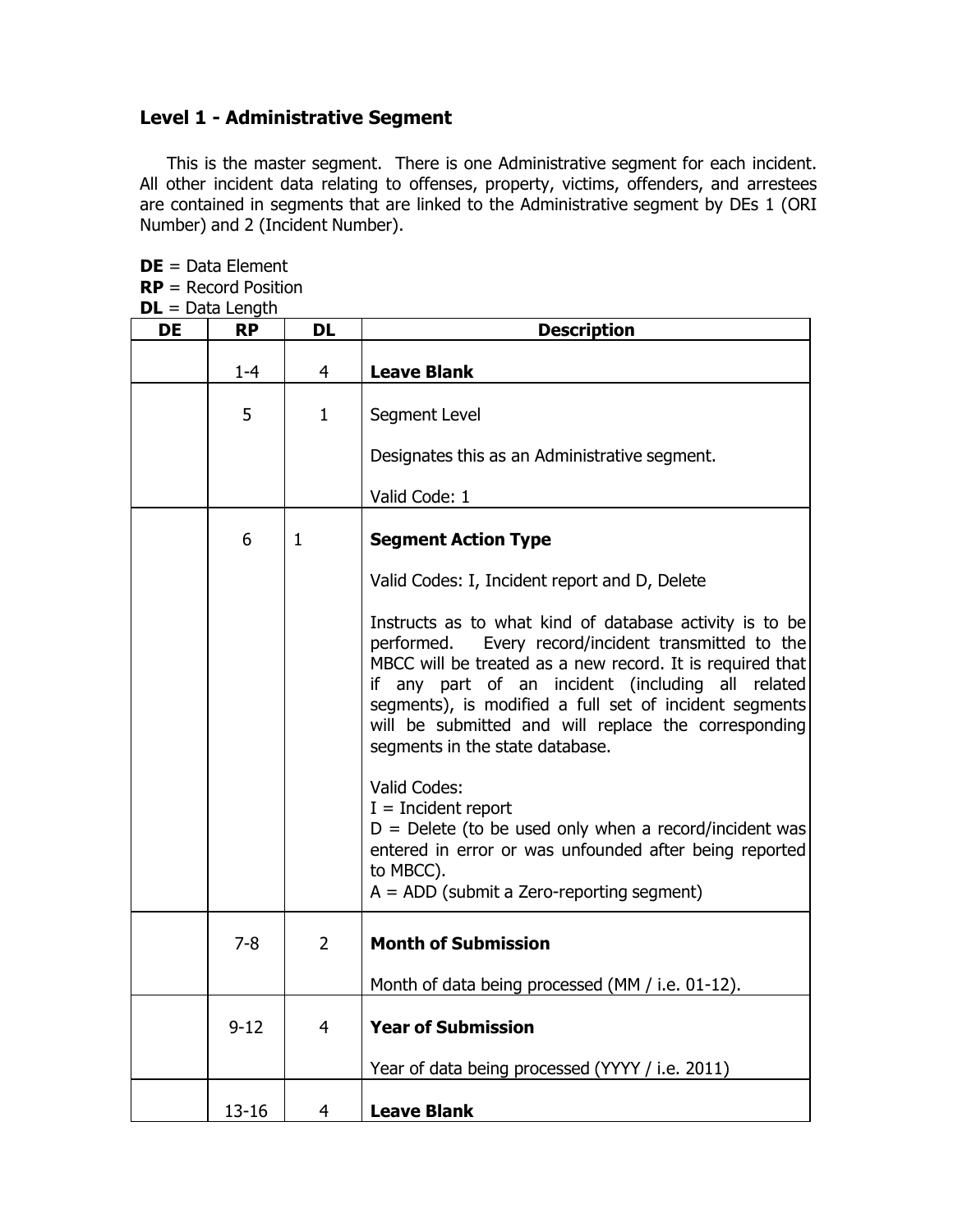| $\mathbf{1}$   | $17 - 25$    | 9              | <b>ORI Number</b>                                                                                                                                                                                                                                                                                                                                                               |
|----------------|--------------|----------------|---------------------------------------------------------------------------------------------------------------------------------------------------------------------------------------------------------------------------------------------------------------------------------------------------------------------------------------------------------------------------------|
|                |              |                | Valid ORI number. Example: MT0250100 =<br>Helena P.D.                                                                                                                                                                                                                                                                                                                           |
| 2              | $26 - 37$    | 12             | <b>Incident Number</b>                                                                                                                                                                                                                                                                                                                                                          |
|                |              |                | Left-justified with blank right-fill.                                                                                                                                                                                                                                                                                                                                           |
|                |              |                | Example: 97-13456                                                                                                                                                                                                                                                                                                                                                               |
| 3              | 38-45        | 8              | <b>Incident Date</b>                                                                                                                                                                                                                                                                                                                                                            |
|                |              |                | In the format of YYYYMMDD, i.e. 19970308. If incident<br>date is unknown, enter report date.                                                                                                                                                                                                                                                                                    |
|                | 46           | $\mathbf{1}$   | <b>Report Date Indicator</b>                                                                                                                                                                                                                                                                                                                                                    |
|                |              |                | Must be R= Report, only if incident date is unknown and<br>the reported date was entered as the incident date; else<br>blank.                                                                                                                                                                                                                                                   |
|                | 47-48        | $\overline{2}$ | <b>Incident Hour</b>                                                                                                                                                                                                                                                                                                                                                            |
|                |              |                | Enter time in military hours only, i.e. HH/00-23;<br>Do not enter minutes. If hour is unknown leave blank.                                                                                                                                                                                                                                                                      |
| $\overline{4}$ | 49           | $\mathbf{1}$   | <b>Cleared Exceptionally</b>                                                                                                                                                                                                                                                                                                                                                    |
|                | <b>Note:</b> |                | Valid Codes:<br>$A = Death of Officer$<br>$B =$ Prosecution Declined<br>$C = In$ Custody of Other Jurisdiction<br>$D =$ Victim Refused to Cooperate<br>$E =$ Juvenile/No Custody<br>$N = Not$ Applicable (not cleared exceptionally)<br>Submit a N for incidents that have been cleared by any                                                                                  |
|                |              |                | code other than $A - E$ . For incidents that were<br>previously submitted to the state and were since<br>unfounded, submit them with a D, Delete in the<br>segment action type (Record Position 6) in<br>the<br>Administrative segment in the next download to MBCC.<br>If an incident is unfounded before it is submitted to MBCC,<br>then do not submit it with the download. |
| 5              | $50 - 57$    | 8              | <b>Exceptional Clearance Date</b>                                                                                                                                                                                                                                                                                                                                               |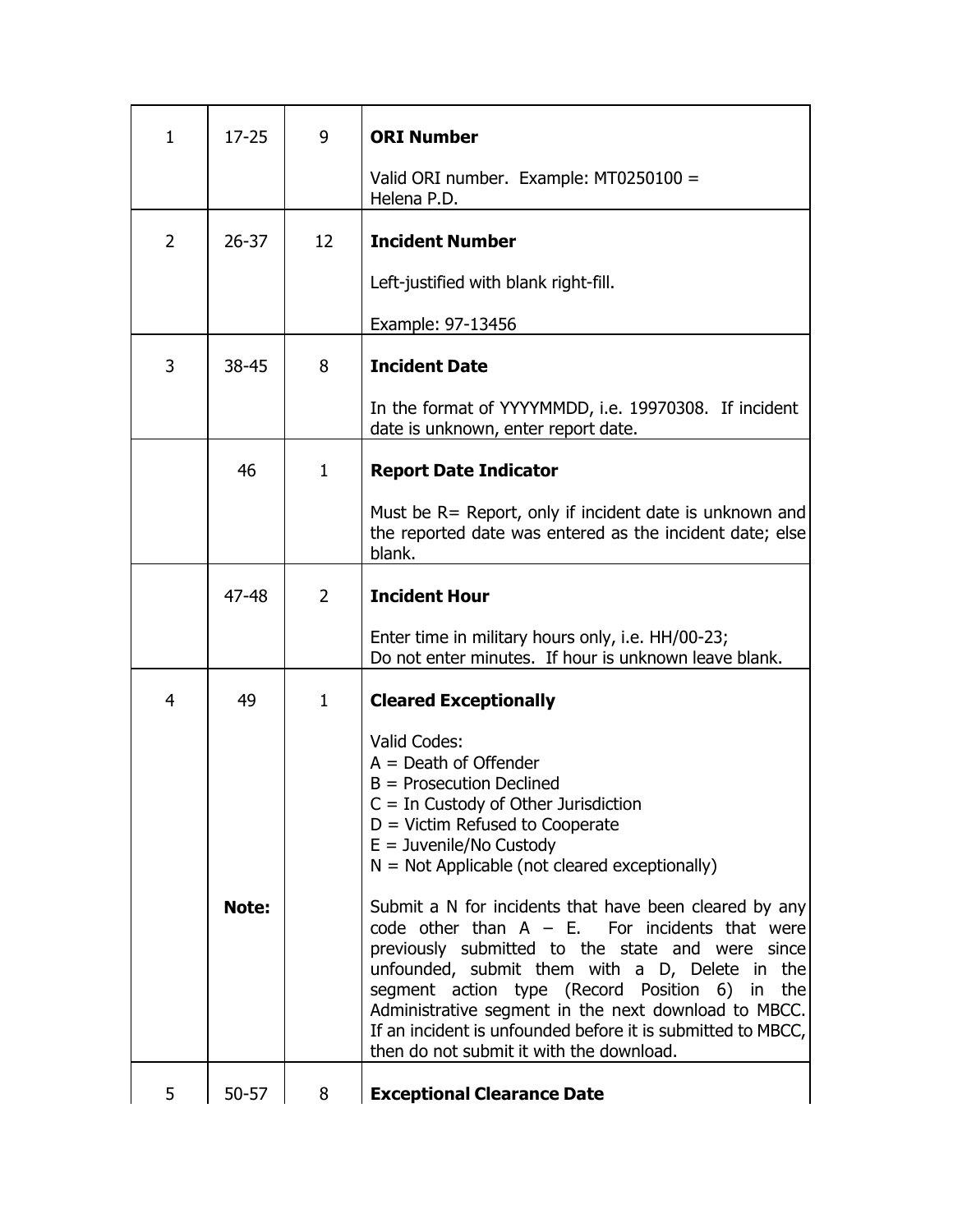|       |    | In the format of YYYYMMDD. The date the incident was<br>cleared by exception.                                                                                                        |
|-------|----|--------------------------------------------------------------------------------------------------------------------------------------------------------------------------------------|
| 58-87 | 30 | <b>Leave Blank</b>                                                                                                                                                                   |
|       |    | Commercial products may have programmed this to<br>contain Offense codes for W submissions. Montana will<br>collect all segments of an incident even if only one<br>segment changes. |
| 88    | 1  | <b>Cargo Theft</b>                                                                                                                                                                   |
|       |    | Valid codes:<br>$Y = Yes$<br>$N = No$                                                                                                                                                |
| 89-96 | 8  | <b>Activity Date</b>                                                                                                                                                                 |
|       |    | Date of entry for new incident, or date of last<br>change/update activity for any segment in this incident.<br>In the format of YYYYMMDD.                                            |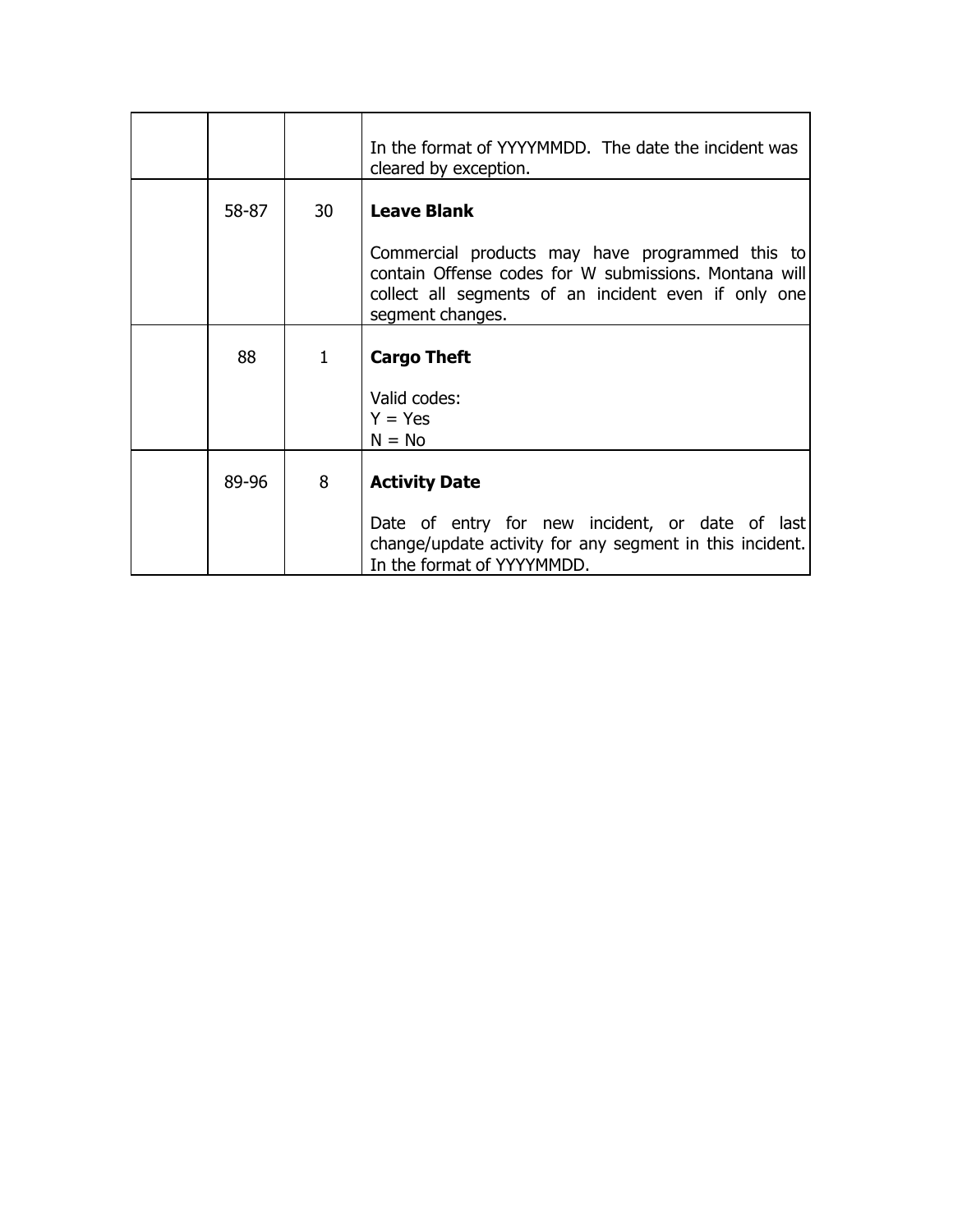# **Level 2 - Offense Segment**

There must be one Offense segment for each different MTIBRS offense code (up to 10) associated with each incident.

|                | $DE = Data Element$<br>$RP =$ Record Position |                |                                                       |  |  |
|----------------|-----------------------------------------------|----------------|-------------------------------------------------------|--|--|
|                | $DL = Data Length$                            |                |                                                       |  |  |
| <b>DE</b>      | <b>RP</b>                                     | <b>DL</b>      | <b>Description</b>                                    |  |  |
|                | $1 - 4$                                       | 4              | <b>Leave Blank</b>                                    |  |  |
|                | 5                                             | $\mathbf{1}$   | <b>Segment Level</b>                                  |  |  |
|                |                                               |                | Designates this as an Offense segment.                |  |  |
|                |                                               |                | Valid Code: 2                                         |  |  |
|                | 6                                             | $\mathbf{1}$   | <b>Segment Action Type</b>                            |  |  |
|                |                                               |                | Valid Code: I, Incident report only                   |  |  |
|                | $7 - 8$                                       | $\overline{2}$ | <b>Month of Submission</b>                            |  |  |
|                |                                               |                | Month of data being processed. (MM / i.e. 01-12)      |  |  |
|                | $9 - 12$                                      | 4              | <b>Year of Submission</b>                             |  |  |
|                |                                               |                | Year of data being processed. (YYYY / i.e. 2011)      |  |  |
|                | $13 - 16$                                     | 4              | <b>Leave Blank</b>                                    |  |  |
| $\mathbf{1}$   | $17 - 25$                                     | 9              | <b>ORI Number</b>                                     |  |  |
|                |                                               |                | Valid ORI number. Example: MT0250100 =<br>Helena P.D. |  |  |
| $\overline{2}$ | $26 - 37$                                     | 12             | <b>Incident Number</b>                                |  |  |
|                |                                               |                | Left-justified with blank right-fill.                 |  |  |
|                |                                               |                | Example: 97-13456                                     |  |  |
|                | 38-40                                         | 3              | <b>Leave Blank</b>                                    |  |  |
| 7              | 41                                            | $\mathbf{1}$   | <b>Offense Attempted/Completed</b>                    |  |  |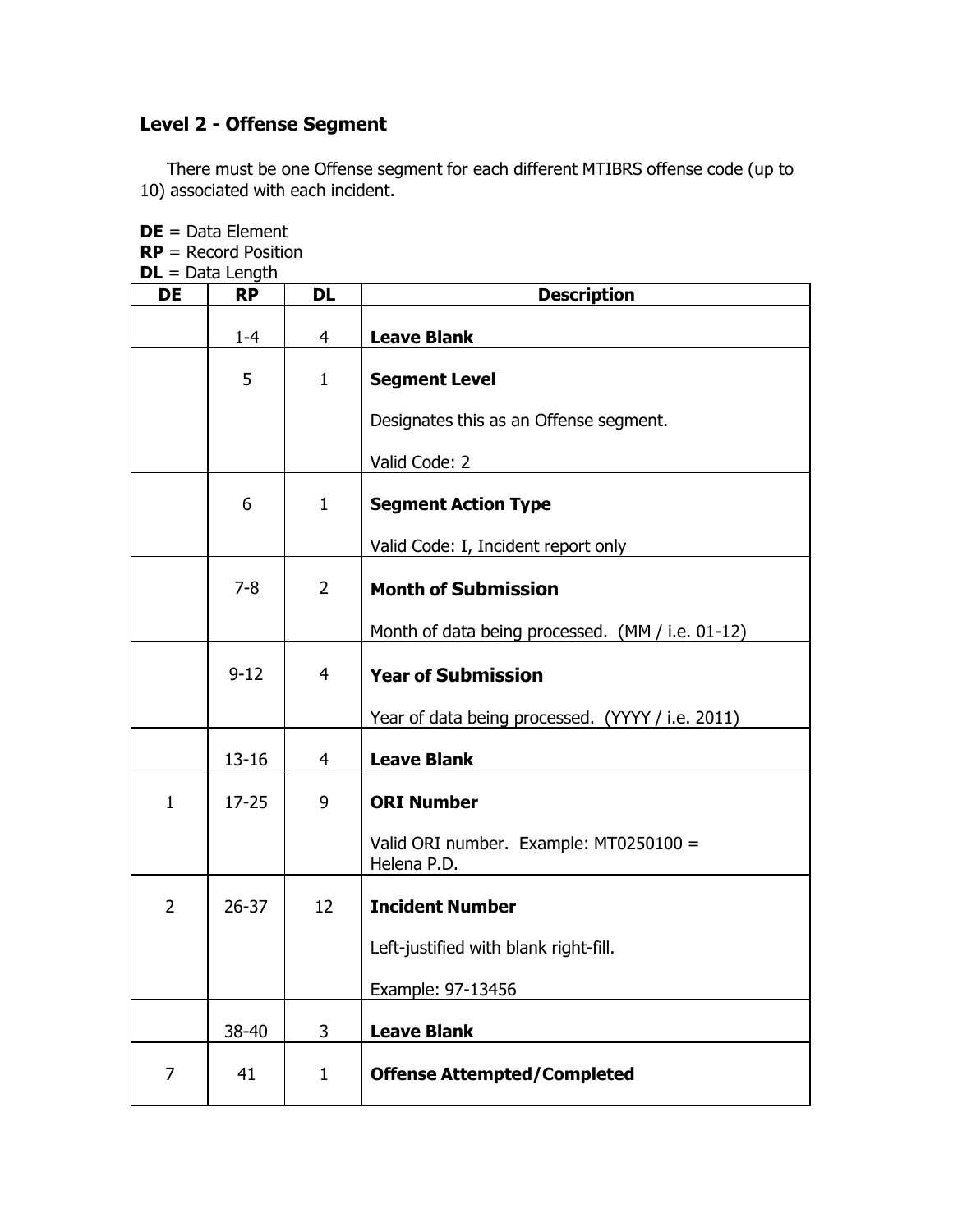|    |       |                | Valid Codes:<br>$A =$ Attempted<br>$C =$ Completed                                                                                                                                                   |
|----|-------|----------------|------------------------------------------------------------------------------------------------------------------------------------------------------------------------------------------------------|
| 8  | 42    | $\mathbf{1}$   | <b>Offender Suspected of Using #1</b>                                                                                                                                                                |
|    |       |                | Valid Codes:<br>$A = Alcohol$<br>$C =$ Computer Equipment<br>$D = Drugs/Narcotics$<br>$N = Not Applicable$                                                                                           |
| 8  | 43    | $\mathbf{1}$   | <b>Offender Suspected of Using #2</b>                                                                                                                                                                |
|    |       |                | Valid codes: A, C, D or N<br>Same as above.                                                                                                                                                          |
| 8  | 44    | $\mathbf{1}$   | <b>Offender Suspected of Using #3</b>                                                                                                                                                                |
|    |       |                | Valid codes: A, C, D or N<br>Same as above.                                                                                                                                                          |
| 9  | 45-46 | $\overline{2}$ | <b>Location Type</b>                                                                                                                                                                                 |
|    |       |                | Valid Codes: 01-58 (Refer to NIBRS User Manual for<br>details on acceptable Location Type for specific Offenses).                                                                                    |
| 10 | 47-48 | $\overline{2}$ | <b>Number of Premises Entered</b>                                                                                                                                                                    |
|    |       |                | Valid Codes: 01-99. Enter data into this field only if the<br>offense is a (burglary, non-residence); and DE 9 (Location<br>Type) contains 14 (Hotel/Motel/Etc.) or 19 (Rental<br>Storage Facility.) |
| 11 | 49    | $\mathbf{1}$   | <b>Method of Entry</b>                                                                                                                                                                               |
|    |       |                | Valid Codes:<br>$F = Force$<br>$N = No$ Force                                                                                                                                                        |
|    |       |                | Enter data into this field only if the offense is a burglary.                                                                                                                                        |
| 12 | 50    | $\mathbf{1}$   | <b>Type Criminal Activity #1</b>                                                                                                                                                                     |
|    |       |                | Valid Codes:<br>$A = Simple/Gross Neglect$<br>$B = \text{Buying/Receiving}$<br>$C = \text{Cultivating/Manufacturing/Publishing}$                                                                     |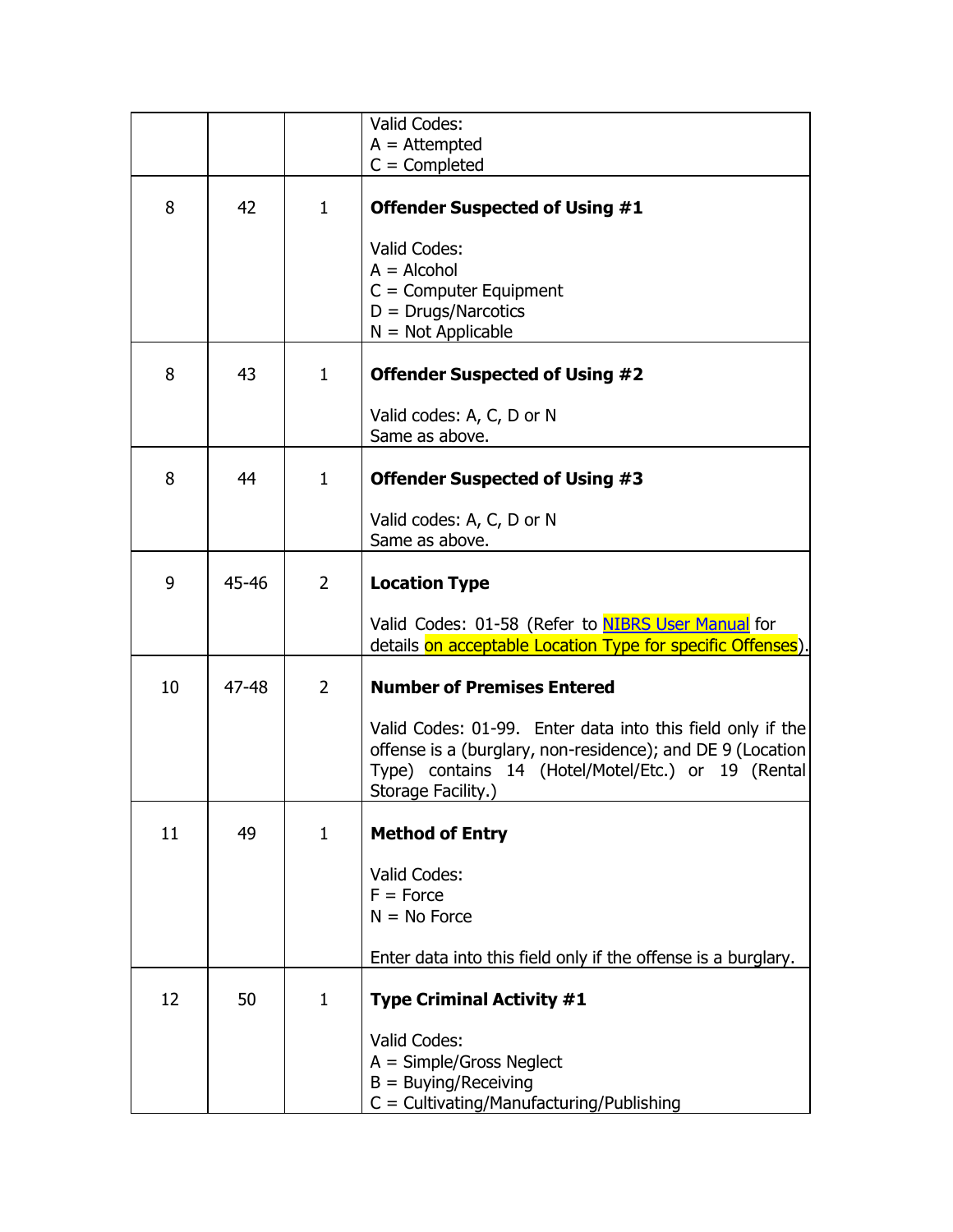|    |           |                | $E =$ Exploiting children<br>$F =$ Organized Abuse<br>$I =$ Intentional Abuse and Torture<br>$O = Operating/Promoting/Assisting$<br>$P = Possessing/Concealing$<br>$S =$ Animal Sexual Abuse<br>$T = Transporting/Transmitting/Importing$<br>$U = Using/Consuming$<br>$G =$ Other Gang<br>$J =$ Juvenile Gang<br>$N = None/Unknown$                                                                                                                                             |
|----|-----------|----------------|---------------------------------------------------------------------------------------------------------------------------------------------------------------------------------------------------------------------------------------------------------------------------------------------------------------------------------------------------------------------------------------------------------------------------------------------------------------------------------|
| 12 | 51        | $\mathbf{1}$   | <b>Type Criminal Activity #2</b>                                                                                                                                                                                                                                                                                                                                                                                                                                                |
|    |           |                | Same as above for valid codes.<br>(N, G, and J are not valid in this space)                                                                                                                                                                                                                                                                                                                                                                                                     |
| 12 | 52        | $\mathbf{1}$   | <b>Type Criminal Activity #3</b>                                                                                                                                                                                                                                                                                                                                                                                                                                                |
|    |           |                | Same as above for valid codes.<br>(N, G, and J are not valid in this space)                                                                                                                                                                                                                                                                                                                                                                                                     |
| 13 | $53 - 54$ | $\overline{2}$ | Type Weapon/Force Involved #1                                                                                                                                                                                                                                                                                                                                                                                                                                                   |
|    |           |                | Valid Codes:<br>$11 =$ Firearm (type not stated)<br>$12 =$ Handgun<br>$13$ = Rifle<br>$14 =$ Shotgun<br>$15 =$ Other Firearm<br>$20 =$ Knife/Cutting Instrument<br>$30 =$ Blunt Object<br>$35 =$ Motor Vehicle<br>40 = Personal Weapon (hands, feet, etc.)<br>$50 = Poisson$<br>$60$ = Explosives<br>$65$ = Fire/Incendiary Device<br>70 = Drugs/Narcotics/Sleeping Pills<br>85 = Asphyxiation (drowning, strangulation, etc.)<br>$90 =$ Other<br>$95 =$ Unknown<br>$99 = None$ |
|    | 55        | $\mathbf{1}$   | <b>Automatic Weapon Indicator #1</b>                                                                                                                                                                                                                                                                                                                                                                                                                                            |
|    |           |                | Enter A if the weapon above is automatic.                                                                                                                                                                                                                                                                                                                                                                                                                                       |
| 13 | 56-57     | 2              | Type Weapon/Force Involved #2                                                                                                                                                                                                                                                                                                                                                                                                                                                   |
|    |           |                | Valid Codes = $11-99$ as in DE 13 above.                                                                                                                                                                                                                                                                                                                                                                                                                                        |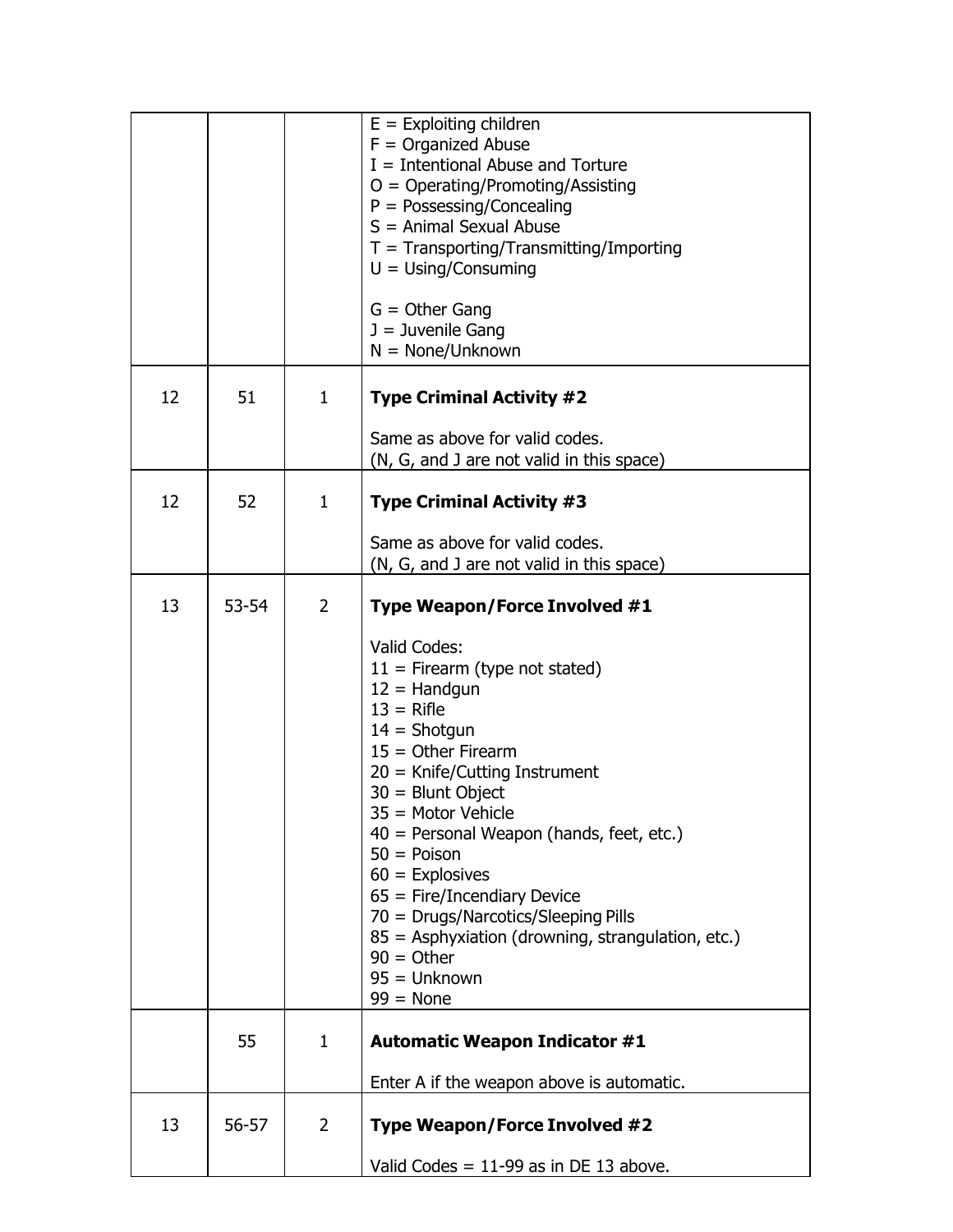|           | 58        | $\mathbf{1}$   | <b>Automatic Weapon Indicator #2</b>                                                                                                                                |
|-----------|-----------|----------------|---------------------------------------------------------------------------------------------------------------------------------------------------------------------|
|           |           |                | Enter A if the weapon above is automatic.                                                                                                                           |
| 13        | 59-60     | $\overline{2}$ | Type Weapon/Force Involved #3                                                                                                                                       |
|           |           |                | Valid Codes = $11-99$ as in DE 13 above.                                                                                                                            |
|           | 61        | $\mathbf{1}$   | <b>Automatic Weapon Indicator #3</b>                                                                                                                                |
|           |           |                | Enter A if the weapon above is automatic.                                                                                                                           |
| <b>8A</b> | $62 - 63$ | $\overline{2}$ | <b>Bias Motivation</b>                                                                                                                                              |
|           |           |                | Valid Codes: (Refer to <b>NIBRS User Manual</b> ).                                                                                                                  |
|           |           |                | Race/Ethnicity/Ancestry:<br>11-6; 31-33                                                                                                                             |
|           |           |                | Religion:<br>21-29; 81-85                                                                                                                                           |
|           |           |                | <b>Sexual Orientation:</b><br>$41 - 45$                                                                                                                             |
|           |           |                | Disability:<br>$51 - 52$                                                                                                                                            |
|           |           |                | Gender:<br>$61 - 62$                                                                                                                                                |
|           |           |                | Gender Identity:<br>71-72                                                                                                                                           |
|           |           |                | None/Unknown:<br>$88 = None$<br>$99 =$ Unknown                                                                                                                      |
|           |           |                |                                                                                                                                                                     |
| 6         | 64-67     | $\overline{4}$ | <b>MTIBRS Offense Code</b>                                                                                                                                          |
|           |           |                | Four digit MTIBRS code from offense code table.<br>Computer software should place this four digit code in this<br>position automatically based on the corresponding |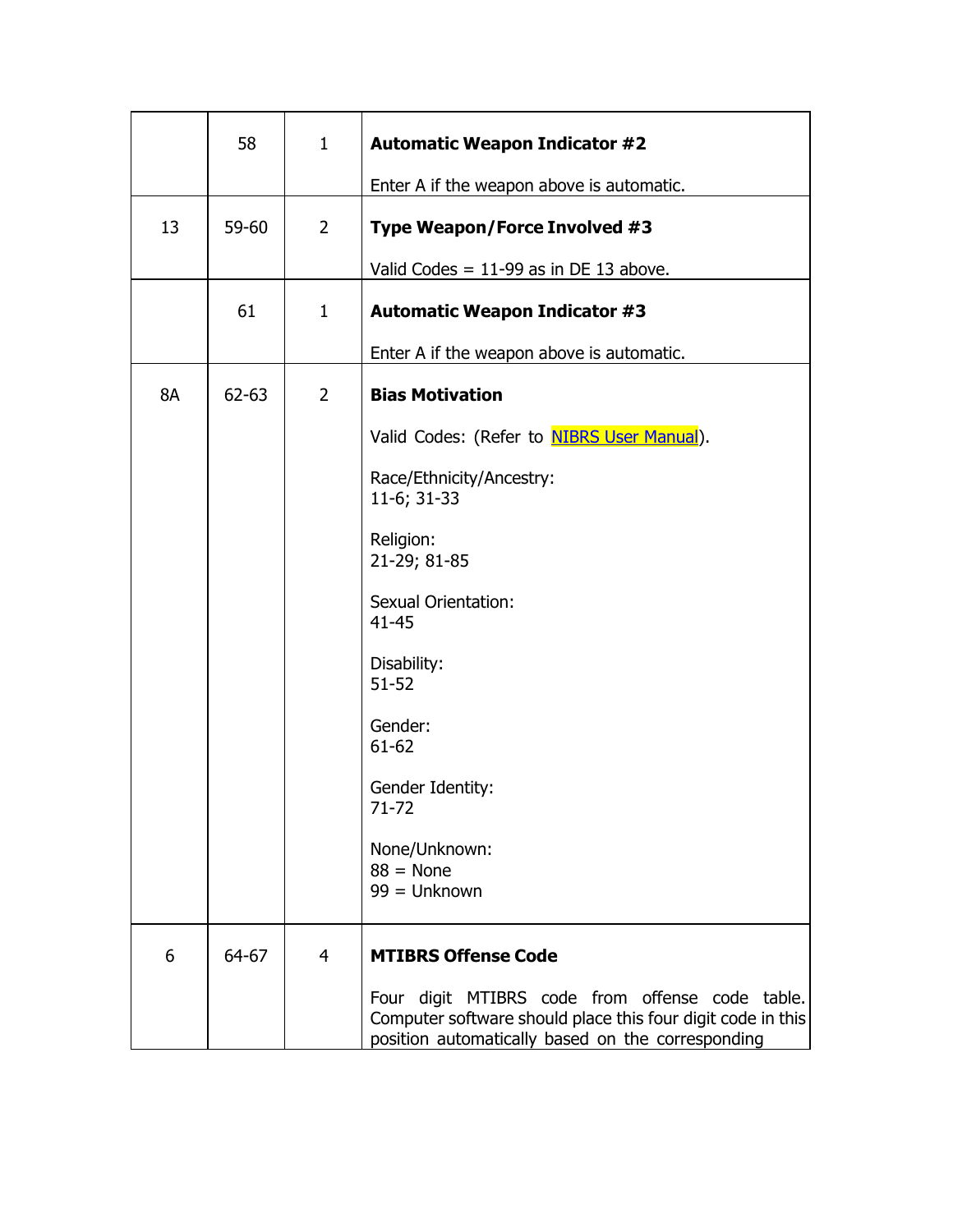|    |              |              | MCA code and description selected by the data entry<br>operator (Refer to MTIBRS Offense Code List).                                                                                                                                     |
|----|--------------|--------------|------------------------------------------------------------------------------------------------------------------------------------------------------------------------------------------------------------------------------------------|
|    | <b>Note:</b> |              | The following four fields should be filled with a Y if the<br>offense in this offense record is related to Domestic<br>Abuse, Gang, Gambling, Mental Health, or Drug Task<br>Force. Otherwise enter N if not applicable to this offense. |
| 8B | 68           | $\mathbf{1}$ | <b>Domestic Abuse Related</b>                                                                                                                                                                                                            |
|    |              |              | Valid Codes:<br>$Y = Yes$<br>$N = No$                                                                                                                                                                                                    |
| 8C | 69           | $\mathbf{1}$ | <b>Gang Related</b>                                                                                                                                                                                                                      |
|    |              |              | Valid Codes:<br>$Y = Yes$<br>$N = No$                                                                                                                                                                                                    |
| 8D | 70           | $\mathbf{1}$ | <b>Gambling Related</b>                                                                                                                                                                                                                  |
|    |              |              | Valid Codes:<br>$Y = Yes$<br>$N = No$                                                                                                                                                                                                    |
| 8E | 71           | $\mathbf{1}$ | <b>Mental Health Related</b>                                                                                                                                                                                                             |
|    |              |              | Valid Codes:<br>$Y = Yes$<br>$N = No$                                                                                                                                                                                                    |
| 8F | 72           | $\mathbf 1$  | <b>Drug Task Force Related</b>                                                                                                                                                                                                           |
|    |              |              | Valid Codes:<br>$I =$ Investigated<br>$R =$ Referred<br>$N = Not Applicable$                                                                                                                                                             |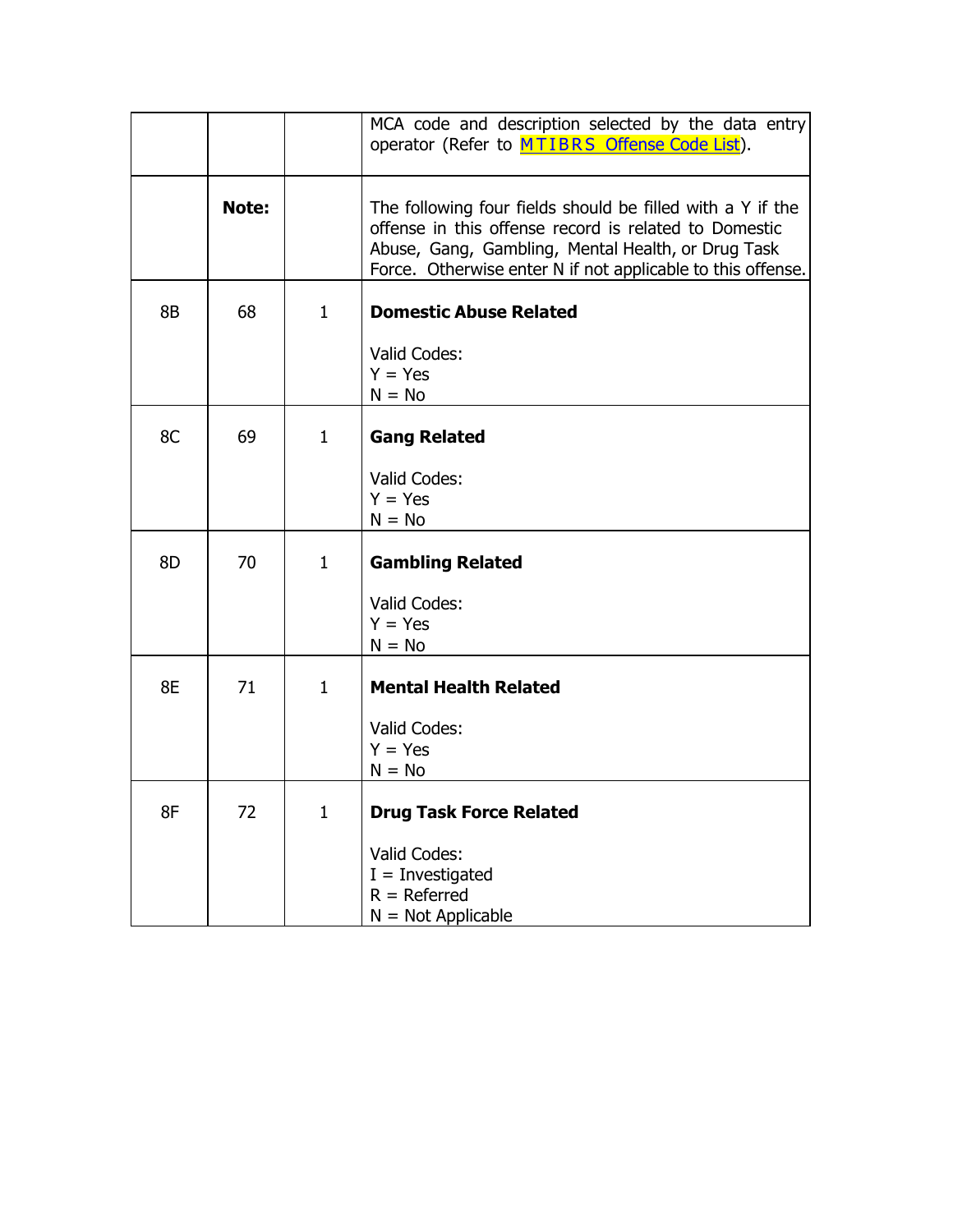## **Level 3 - Property Segment**

**DE** = Data Element **RP** = Record Position

The Property Segment is used to describe the type, value, and (for drugs and narcotics seized in drug cases) quantity of property involved in the incident and is only submitted for Kidnapping/Abduction, Crimes against Property, Drug/Narcotic offenses, and Gambling offenses. A separate Property segment must be submitted for each type of property loss, recovery, seizure, etc., that occurred in the incident.

It is recommended that a user warning be displayed when property values are entered above \$250,000. The MBCC does not have an upper limit when reporting property values. However, we will question any property values above \$250,000 depending on the corresponding property description.

|                | $DL = Data Length$ |                |                                                       |
|----------------|--------------------|----------------|-------------------------------------------------------|
| <b>DE</b>      | <b>RP</b>          | <b>DL</b>      | <b>Description</b>                                    |
|                | $1 - 4$            | $\overline{4}$ | <b>Leave Blank</b>                                    |
|                | 5                  | $\mathbf{1}$   | <b>Segment Level</b>                                  |
|                |                    |                | Designates this as a Property segment.                |
|                |                    |                | Valid Code: 3                                         |
|                | 6                  | $\mathbf{1}$   | <b>Segment Action Type</b>                            |
|                |                    |                | Valid Code: I, Incident report only                   |
|                | $7 - 8$            | $\overline{2}$ | <b>Month of Submission</b>                            |
|                |                    |                | Month of data being processed. (MM / i.e. 01-12)      |
|                | $9 - 12$           | $\overline{4}$ | <b>Year of Submission</b>                             |
|                |                    |                | Year of data being processed. (YYYY / i.e. 2011)      |
|                | $13 - 16$          | 4              | <b>Leave Blank</b>                                    |
| $\mathbf{1}$   | $17 - 25$          | 9              | <b>ORI Number</b>                                     |
|                |                    |                | Valid ORI number. Example: MT0250100 =<br>Helena P.D. |
| $\overline{2}$ | $26 - 37$          | 12             | <b>Incident Number</b>                                |
|                |                    |                | Left-justified with blank right-fill.                 |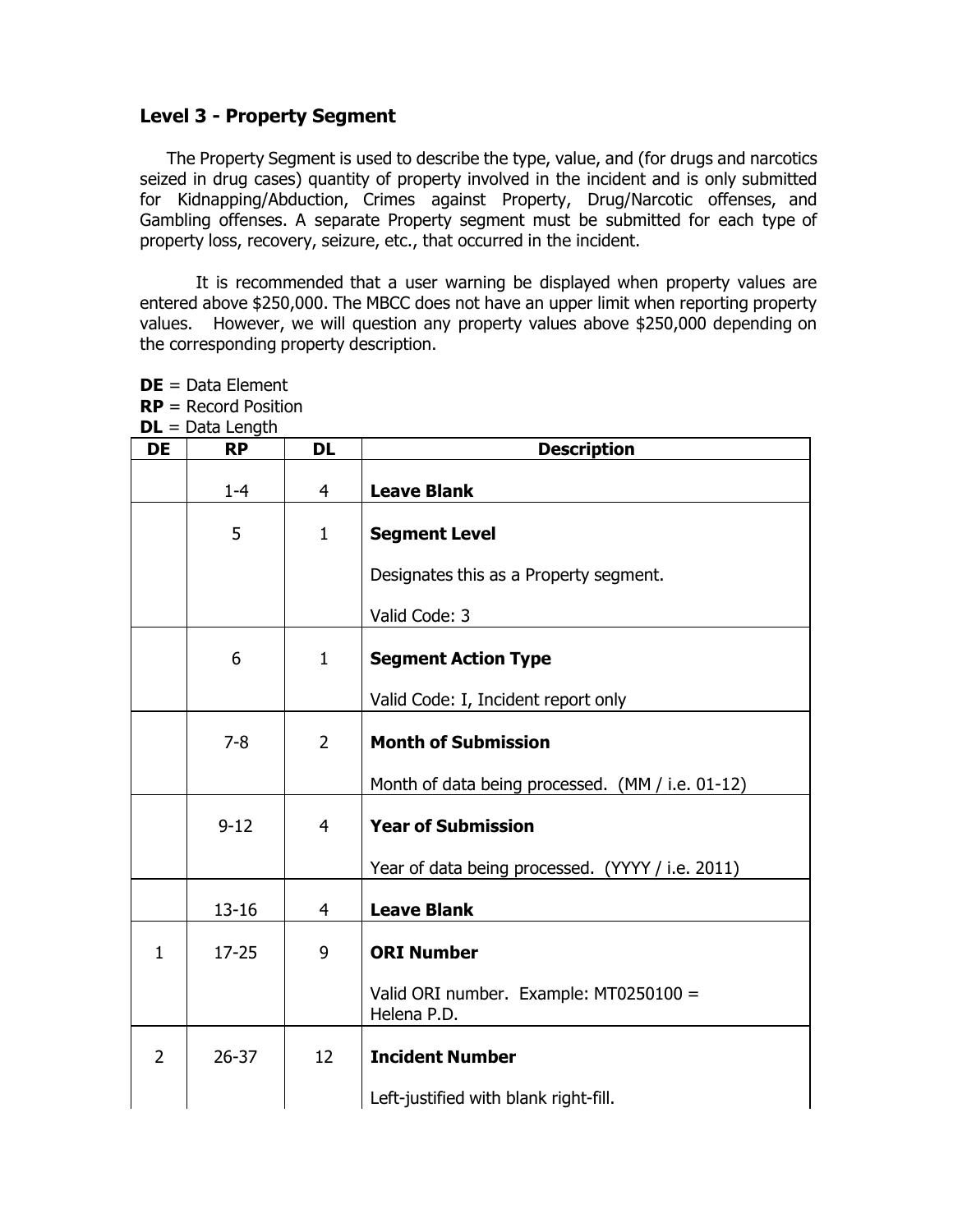|    |           |                | Example: 97-13456                                                                                                                                                                                                                                                                                                                        |
|----|-----------|----------------|------------------------------------------------------------------------------------------------------------------------------------------------------------------------------------------------------------------------------------------------------------------------------------------------------------------------------------------|
| 14 | 38        | 1              | <b>Type of Property Loss/Etc.</b>                                                                                                                                                                                                                                                                                                        |
|    |           |                | Valid Codes:<br>$1 = None$<br>$2 = Burned$<br>3 = Counterfeited/Forged<br>4 = Destroyed/Damaged/Vandalized<br>$5 =$ Recovered<br>$6 = Seized$<br>$7 =$ Stolen<br>$8 =$ Unknown                                                                                                                                                           |
|    | Note:     |                | For reporting more than one piece of property                                                                                                                                                                                                                                                                                            |
|    |           |                | DEs 15-17 are a group occurring 10 times.                                                                                                                                                                                                                                                                                                |
|    |           |                | Up to 10 different Property Description codes can be<br>entered for each type of loss/etc. selected under 14 (Type)<br>Property Loss/etc). Enter into DE 15 (Property<br>Description), the numeric codes which best describe the<br>types of property involved.                                                                          |
|    |           |                | If more than 10 types of property are involved, enter<br>the codes and values for the nine most valuable; next,<br>enter $77 =$ Other for the remaining combined properties,<br>along with their total loss Value and/or Date Recovered.<br>Also complete DEs 18 and/or 19, as applicable to reflect<br>the Number of Vehicles involved. |
| 15 | $39 - 40$ | $\overline{2}$ | <b>Property Description #1</b>                                                                                                                                                                                                                                                                                                           |
|    |           |                | Valid Codes: 01-99 (Refer to Data Elements and Data<br>Values for details).                                                                                                                                                                                                                                                              |
| 16 | 41-49     | 9              | Value of Property #1                                                                                                                                                                                                                                                                                                                     |
|    |           |                | Right-justified with zero left-fill (in whole dollars). If the<br>Value of property is unknown, enter one dollar.                                                                                                                                                                                                                        |
| 17 | $50 - 57$ | 8              | Date Recovered #1                                                                                                                                                                                                                                                                                                                        |
|    |           |                | In the format of YYYYMMDD. Enter only if DE 14 (Type<br>of Loss) is $5 =$ Recovered.                                                                                                                                                                                                                                                     |
|    | 58-76     | 19             | <b>Repeat</b> 15-16-17 / Occurrence $#2$                                                                                                                                                                                                                                                                                                 |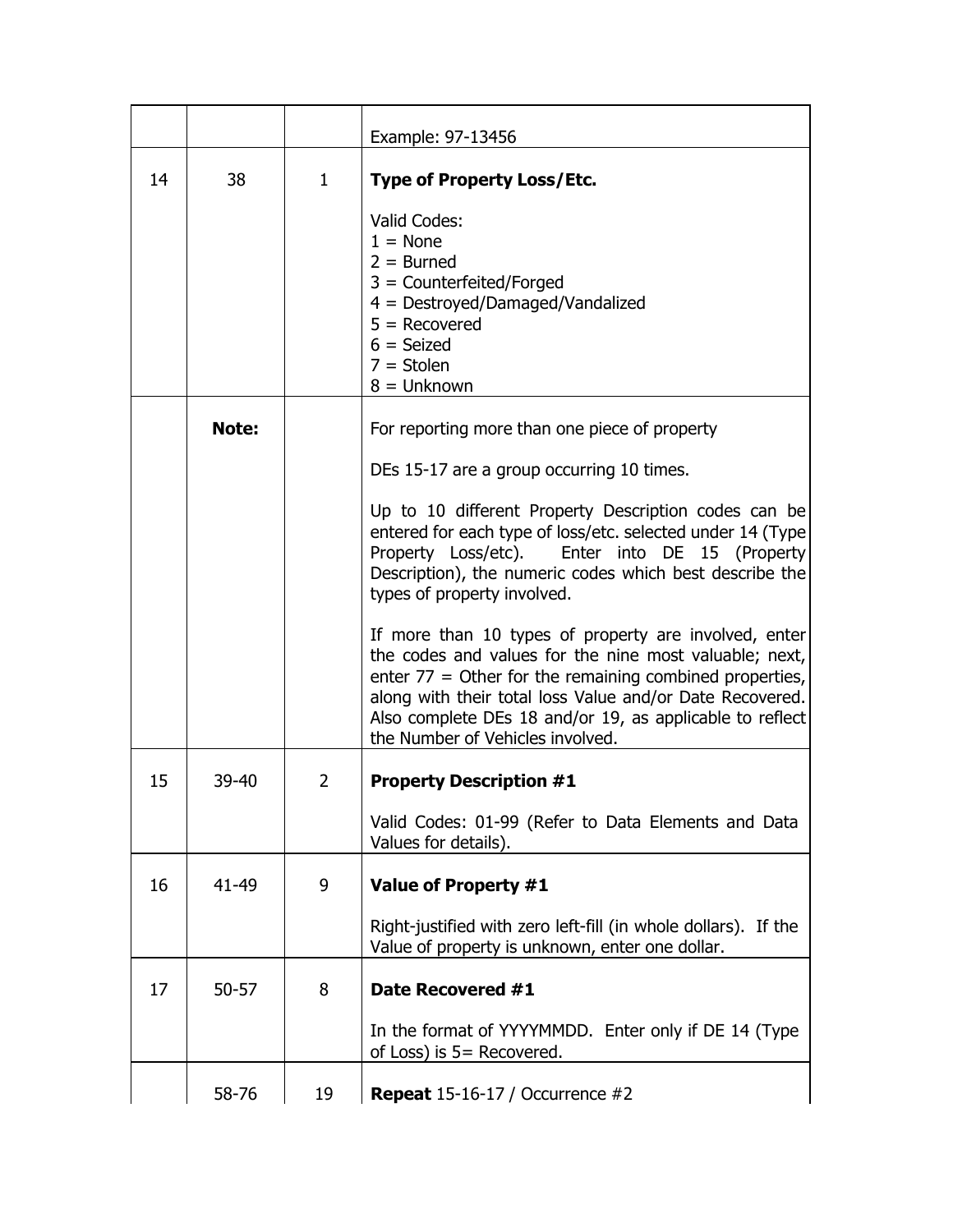|    | 77-95   | 19             | <b>Repeat</b> 15-16-17 / Occurrence $#3$                                                                                                                                                                                                                                                                                                                                                                                                                        |
|----|---------|----------------|-----------------------------------------------------------------------------------------------------------------------------------------------------------------------------------------------------------------------------------------------------------------------------------------------------------------------------------------------------------------------------------------------------------------------------------------------------------------|
|    | 96-114  | 19             | <b>Repeat</b> 15-16-17 / Occurrence $#4$                                                                                                                                                                                                                                                                                                                                                                                                                        |
|    | 115-133 | 19             | <b>Repeat</b> 15-16-17 / Occurrence $#5$                                                                                                                                                                                                                                                                                                                                                                                                                        |
|    | 134-152 | 19             | <b>Repeat</b> 15-16-17 / Occurrence $#6$                                                                                                                                                                                                                                                                                                                                                                                                                        |
|    | 153-171 | 19             | <b>Repeat</b> 15-16-17 / Occurrence $#7$                                                                                                                                                                                                                                                                                                                                                                                                                        |
|    | 172-190 | 19             | <b>Repeat</b> 15-16-17 / Occurrence #8                                                                                                                                                                                                                                                                                                                                                                                                                          |
|    | 191-209 | 19             | <b>Repeat</b> $15-16-17$ / Occurrence #9                                                                                                                                                                                                                                                                                                                                                                                                                        |
|    | 210-228 | 19             | <b>Repeat</b> 15-16-17 / Occurrence $\#10$                                                                                                                                                                                                                                                                                                                                                                                                                      |
| 18 | 229-230 | $\overline{2}$ | <b>Number of Stolen Motor Vehicles</b>                                                                                                                                                                                                                                                                                                                                                                                                                          |
|    |         |                | If DE 14 (Type Property Loss/etc.) Is $7 =$ Stolen and DE<br>15 (Property Description is 03, 05, 24, 28, or 37 (Refer<br>to Data Elements and Data Values); enter number of<br>known stolen vehicles. If number stolen is unknown,<br>enter 00.                                                                                                                                                                                                                 |
| 19 | 231-232 | $\overline{2}$ | <b>Number of Recovered Motor Vehicles</b>                                                                                                                                                                                                                                                                                                                                                                                                                       |
|    |         |                | If DE 14 (Type Property Loss/etc.) is $5 =$ Recovered and<br>DE 15 (Property Description) is 03, 05, 24, 28, or 37<br>(Refer to <b>NIBRS User Manual</b> ); enter number of known<br>recovered vehicles. If number recovered is unknown or<br>no vehicle code present, enter<br>00.                                                                                                                                                                             |
| 20 | 233     | 1              | <b>Suspected Drug Type</b>                                                                                                                                                                                                                                                                                                                                                                                                                                      |
|    |         |                | Valid Codes: A-P, U, and X (Refer to NIBRS User Manual).                                                                                                                                                                                                                                                                                                                                                                                                        |
|    |         |                | If DE 14 (Type Property Loss/Etc.) is $1 =$ None and the<br>Offense code is a drug/narcotic violation, only enter DE<br>20; otherwise enter only if one of the DE 15 (Property<br>Description) codes is $10 = \text{Drugs/Narcotics}$ , and 6 =<br>Seized was entered into DE 14 (Type Property<br>Loss/etc.). If there is a mixture of drugs that are split<br>between two offenses, only enter the drug type(s)<br>applicable to the drug/narcotic violation. |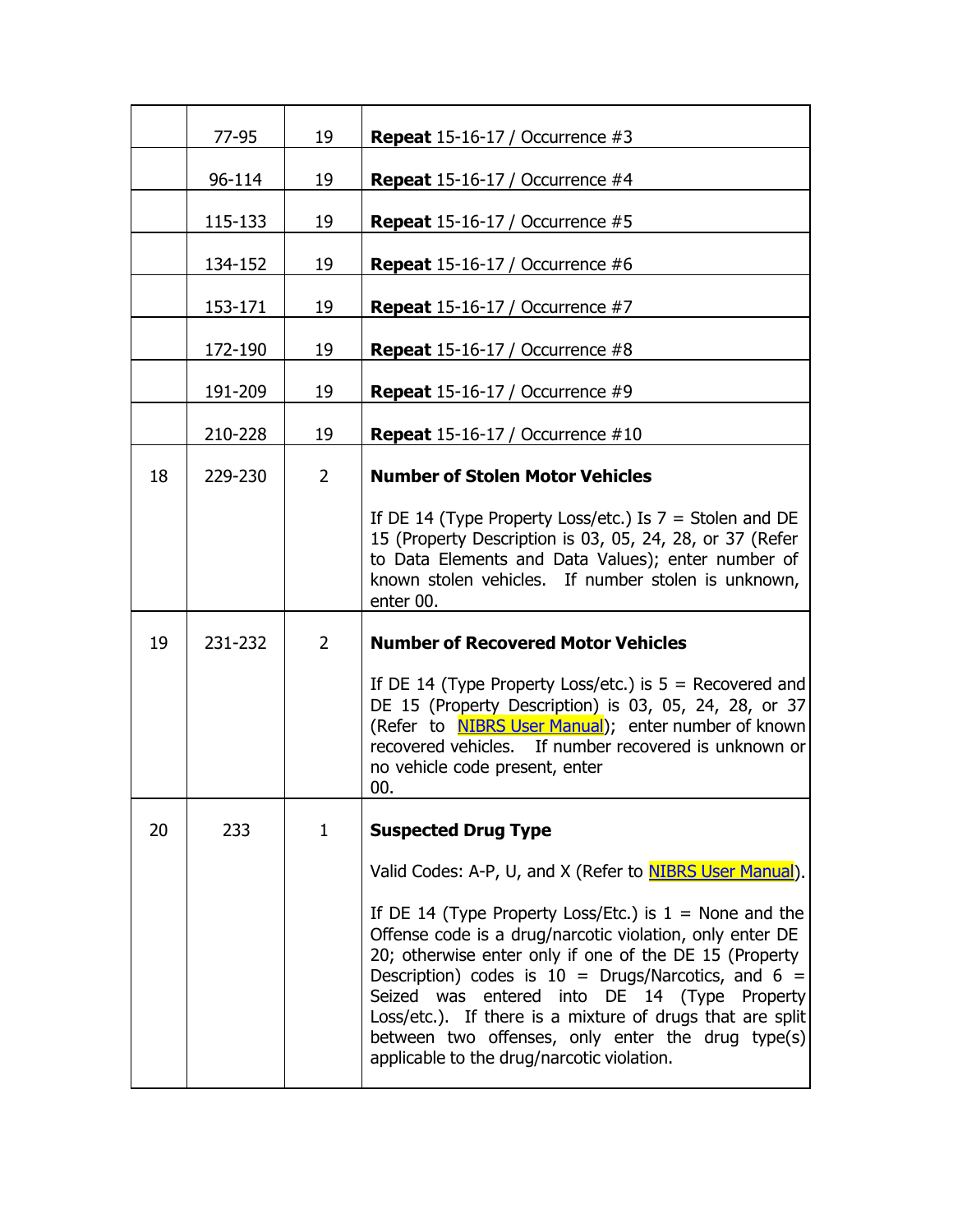| 21 | 234-242 | 9              | <b>Estimated Drug Quantity</b>                                                                                                                    |
|----|---------|----------------|---------------------------------------------------------------------------------------------------------------------------------------------------|
|    |         |                | Right-justified with zero left-fill, i.e. number of pounds,<br>grams, etc. involved.                                                              |
| 21 | 243-245 | 3              | <b>Estimated Drug Quantity Fraction</b>                                                                                                           |
|    |         |                | Fraction of pounds, grams, etc. entered into<br><b>Type</b><br>Measurement below, represented in thousandths.<br>Must<br>be three numeric digits. |
|    |         |                | Example: $1/2$ ounce = 500, $1/4$ gram = 250                                                                                                      |
| 22 | 246-247 | $\overline{2}$ | <b>Type Drug Measurement</b>                                                                                                                      |
|    |         |                | Valid Codes: GM, KG, OZ, LB, ML, LT, FO, GL, DU, NP, and<br>XX (Refer to Data Elements and Data Values for details).                              |
|    | 248-262 | 15             | <b>Repeat</b> $20-21-22$ / Occurrence $#2$                                                                                                        |
|    | 263-277 | 15             | <b>Repeat</b> $20-21-22$ / Occurrence #3                                                                                                          |
|    | 278-307 | 30             | <b>Leave Blank</b>                                                                                                                                |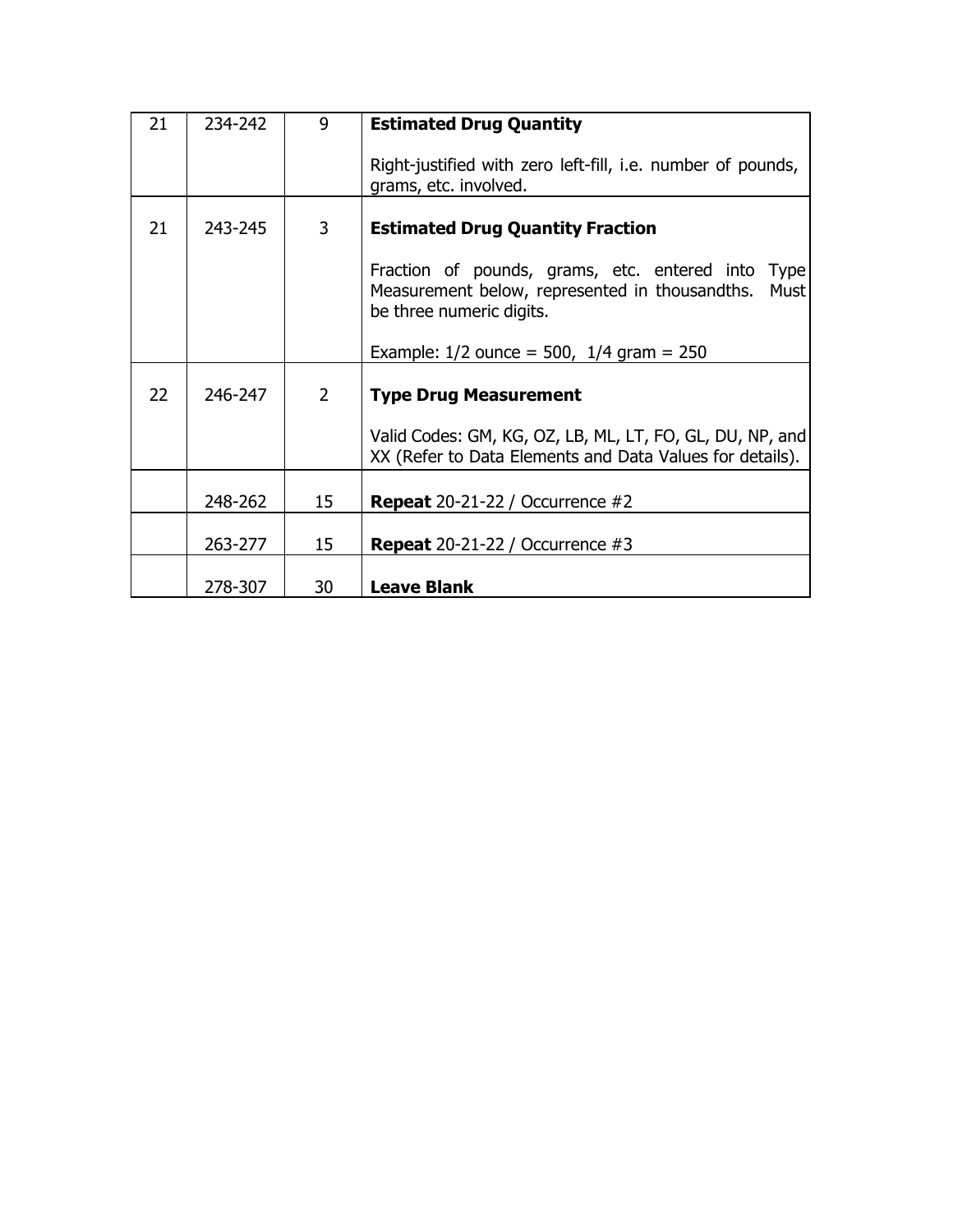## **Level 4 - Victim Segment**

The Victim segment is used to describe the victims involved in the incident (e.g. their age, sex, race, and ethnicity). A separate Victim Segment should be submitted for each victim (up to 999) involved in the incident and there must be at least one Victim segment submitted for each incident.

**DE** = Data Element **RP** = Record Position **DL** = Data Length

| <b>DE</b>      | <b>RP</b> | <b>DL</b>      | <b>Description</b>                                    |
|----------------|-----------|----------------|-------------------------------------------------------|
|                | $1 - 4$   | $\overline{4}$ | <b>Leave Blank</b>                                    |
|                | 5         | $\mathbf{1}$   | <b>Segment Level</b>                                  |
|                |           |                | Designates this as a Victim segment.                  |
|                |           |                | Valid Code: 4                                         |
|                | 6         | $\mathbf{1}$   | <b>Segment Action Type</b>                            |
|                |           |                | Valid Code: I, Incident report only                   |
|                | $7 - 8$   | $\overline{2}$ | <b>Month of Submission</b>                            |
|                |           |                | Month of data being processed. (MM / i.e. 01-12)      |
|                | $9 - 12$  | $\overline{4}$ | <b>Year of Submission</b>                             |
|                |           |                | Year of data being processed. (YYYY / i.e. 2011)      |
|                | $13 - 16$ | $\overline{4}$ | <b>Leave Blank</b>                                    |
| $\mathbf{1}$   | $17 - 25$ | 9              | <b>ORI Number</b>                                     |
|                |           |                | Valid ORI number. Example: MT0250100 =<br>Helena P.D. |
| $\overline{2}$ | $26 - 37$ | 12             | <b>Incident Number</b>                                |
|                |           |                | Left-justified with blank right-fill.                 |
|                |           |                | Example: 97-13456                                     |
| 23             | 38-40     | 3              | <b>Victim Sequence Number</b>                         |
|                |           |                | Valid Codes: 001-999                                  |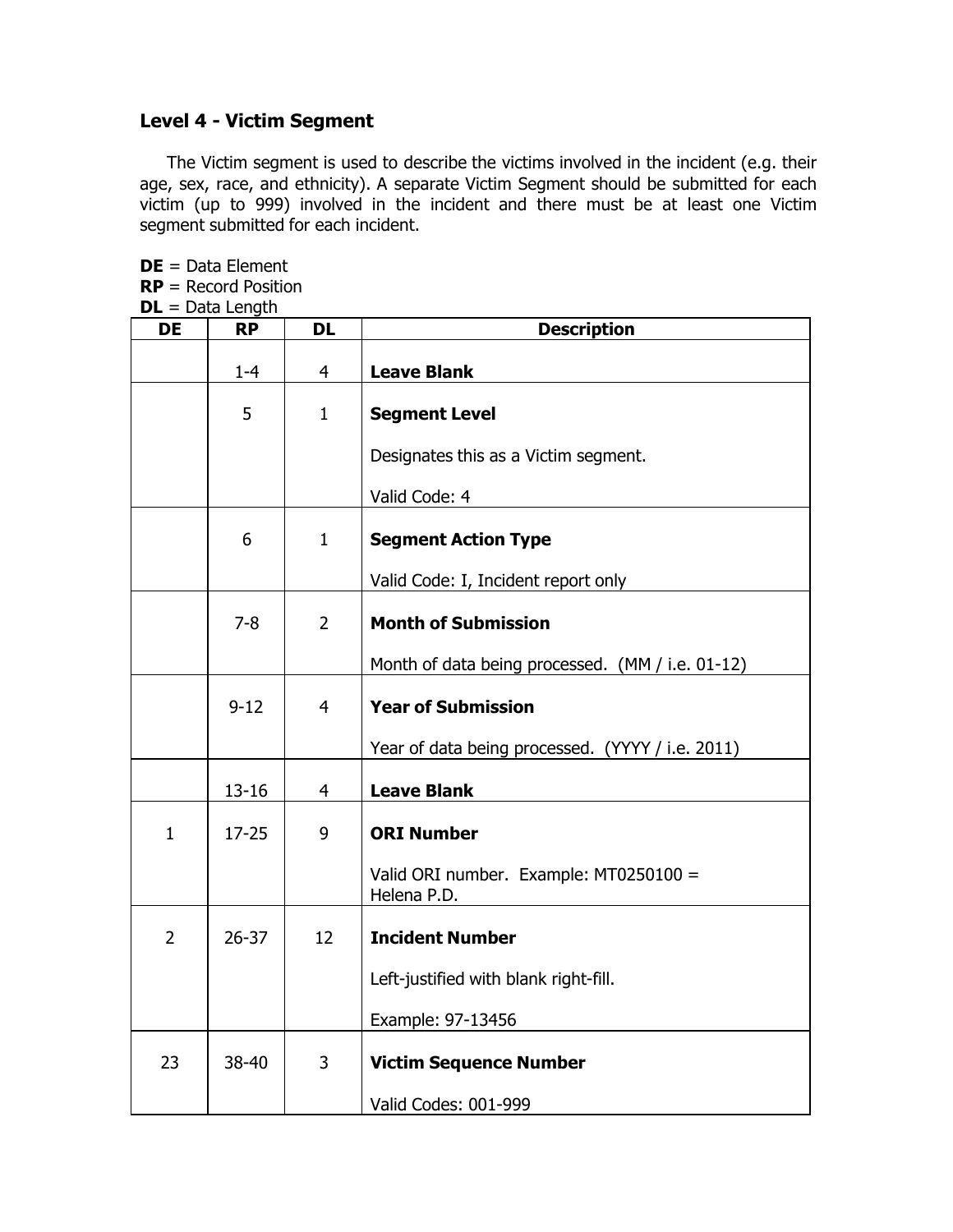|    | 41-70     |              | <b>Leave Blank</b>                                                                                                                                                                                                                                                                    |
|----|-----------|--------------|---------------------------------------------------------------------------------------------------------------------------------------------------------------------------------------------------------------------------------------------------------------------------------------|
|    |           |              | Montana codes are four digits in length. Submit MTIBRS<br>offense codes in DE 24 at the end of this record.                                                                                                                                                                           |
| 25 | 71        | $\mathbf{1}$ | <b>Type of Victim</b>                                                                                                                                                                                                                                                                 |
|    |           |              | $L = Law$ Enforcement Officer is for reporting Law<br>Enforcement Officers Killed or Assaulted (LEOKA).                                                                                                                                                                               |
|    |           |              | Valid Codes:<br>$I = Individual$<br>$B = B$ usiness<br>$F =$ Financial institution<br>$G = Government$<br>$R =$ Religious organization<br>$S =$ Society/Public<br>$L =$ Law Enforcement Officer (for LEOKA<br>reporting)<br>$O = Other$<br>$U =$ Unknown                              |
|    | Note:     |              | If L is entered then DE 25A Type of Activity, DE 25B<br>Type of Assignment, and DE 25C ORI - Other Juris-<br>diction at the end of the Victim segment must be<br>completed.                                                                                                           |
| 26 | $72 - 75$ | 4            | <b>Age of Victim</b>                                                                                                                                                                                                                                                                  |
|    |           |              | Only enter if Type of Victim is I, Individual or L, Law<br>Enforcement Officer.                                                                                                                                                                                                       |
|    |           |              | For an exact age use only positions 72-73 (leave 74-75)<br>blank) and enter age in years as 01-98, NN = Under 24<br>hrs. old, $NB = 1-6$ days, $BB = 7-364$ days, $99 =$ over 98,<br>or $00 =$ Unknown; or use positions 72-75 for an age range<br>such as 25 to 30 years, i.e. 2530. |
| 27 | 76        | $\mathbf{1}$ | <b>Sex of Victim</b>                                                                                                                                                                                                                                                                  |
|    |           |              | Only enter if Type of Victim is I, Individual or L, Law<br><b>Enforcement Officer</b>                                                                                                                                                                                                 |
|    |           |              | Valid Codes:<br>$M = Male$<br>$F =$ Female<br>$U =$ Unknown                                                                                                                                                                                                                           |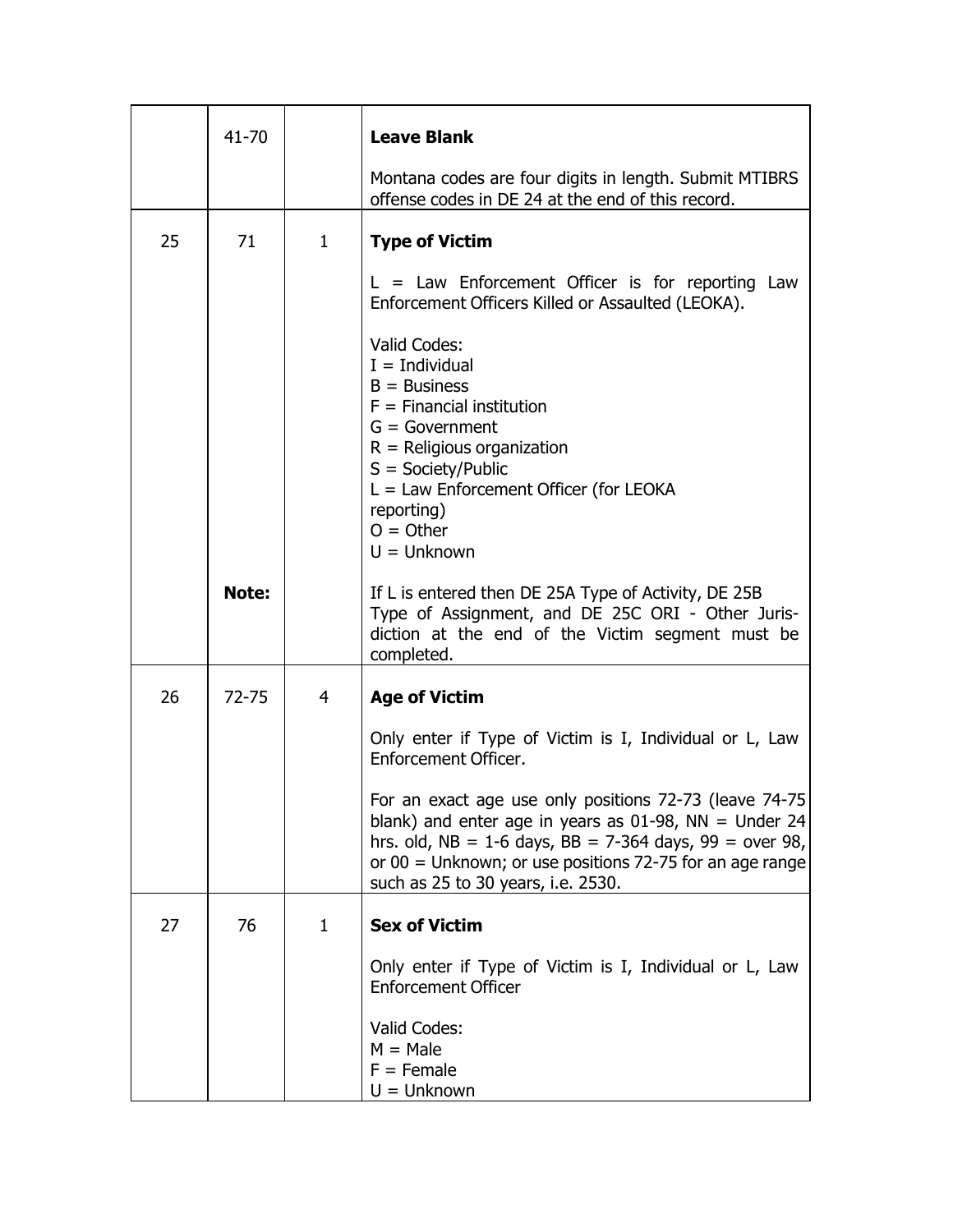| 28 | 77    | $\mathbf{1}$   | <b>Race of Victim</b><br>Only enter if Type of Victim is I, Individual or L, Law<br>Enforcement Officer.<br>Valid Codes:<br>$W = White$<br>$B = Black$ or African American<br>$I =$ American Indian or Alaskan Native<br>$A = Asian$<br>$P =$ Native Hawaiian or Other Pacific Islander |
|----|-------|----------------|-----------------------------------------------------------------------------------------------------------------------------------------------------------------------------------------------------------------------------------------------------------------------------------------|
| 29 | 78    | $\mathbf{1}$   | $U =$ Unknown<br><b>Ethnicity of Victim</b><br>Only enter if Type of Victim is I or L.<br>Valid Codes:<br>$H = H$ ispanic or Latino<br>$N = Not Hispanic or Latino$<br>$U =$ Unknown                                                                                                    |
| 30 | 79    | $\mathbf{1}$   | <b>Resident Status of Victim</b><br>Only enter if Type of Victim is I, Individual or L, Law<br>Enforcement Officer.<br>Valid Codes:<br>$R =$ Resident<br>$N =$ Nonresident<br>$U =$ Unknown                                                                                             |
| 31 | 80-81 | $\overline{2}$ | <b>Aggravated Assault/Homicide Circumstance (#1)</b><br>Valid Codes: 01-10, 20-21, and 30-34 (Refer to<br><b>NIBRS User Manual).</b>                                                                                                                                                    |
| 31 | 82-83 | $\overline{2}$ | <b>Aggravated Assault/Homicide Circumstance (#2)</b><br>Valid Codes: 01-10, 20-21, and 30-34 (Refer to<br><b>NIBRS User Manual</b> ).                                                                                                                                                   |
| 32 | 84    | $\mathbf{1}$   | <b>Additional Justifiable Homicide Circumstances</b><br>Valid Codes:<br>$A =$ Criminal Attacked Police Officer and That Officer<br>Killed Criminal<br>$B =$ Criminal Attacked Police Officer and Criminal Killed                                                                        |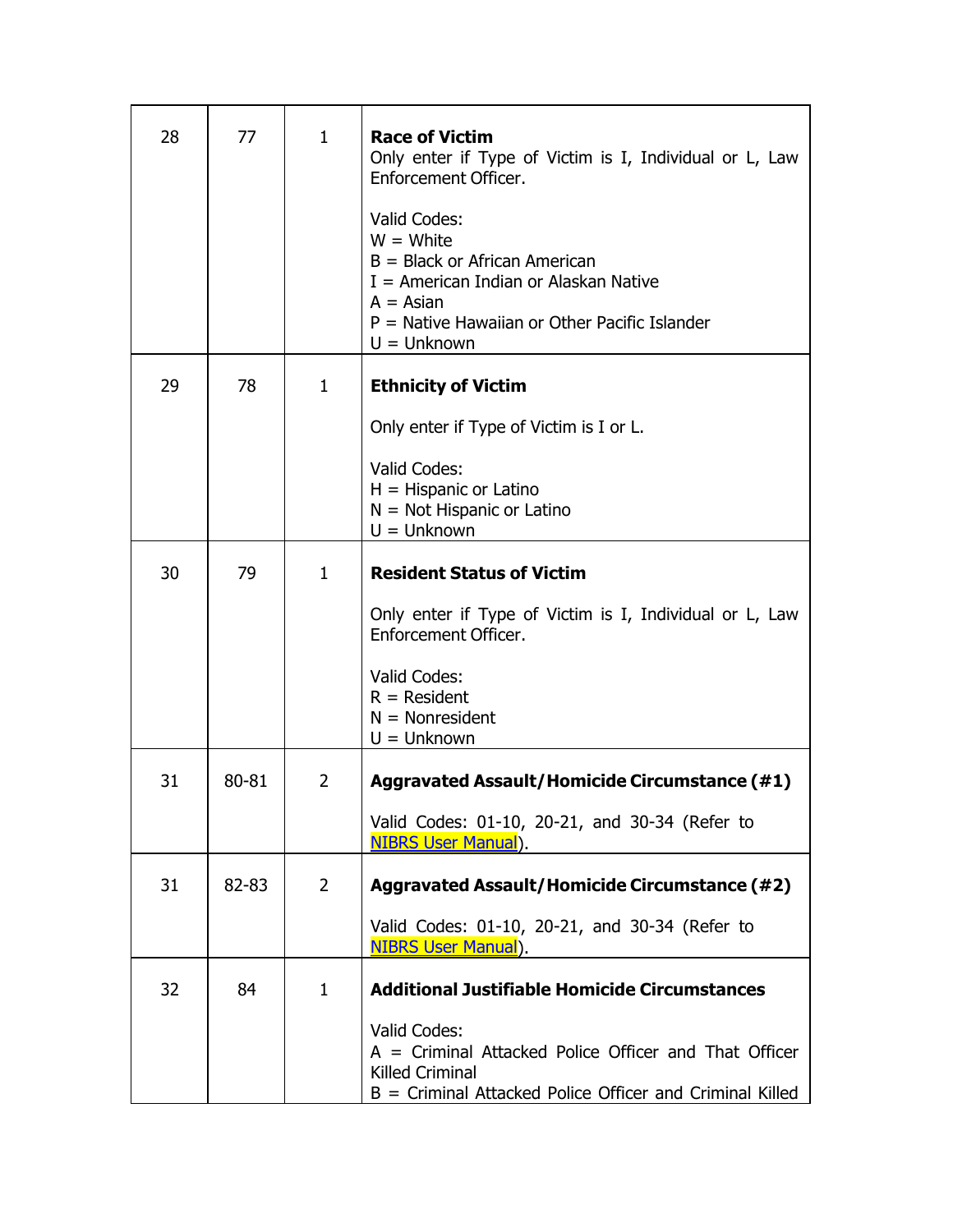|    |       |                | by Another Police Officer<br>$C =$ Criminal Attacked a Civilian<br>$D =$ Criminal Attempted Flight from a Crime<br>$E =$ Criminal Killed in Commission of Crime<br>$F =$ Criminal Resisted Arrest<br>$G =$ Unable to Determine/Not Enough Information                                                                                                                                                                                                                                                                                                                                                                                                          |
|----|-------|----------------|----------------------------------------------------------------------------------------------------------------------------------------------------------------------------------------------------------------------------------------------------------------------------------------------------------------------------------------------------------------------------------------------------------------------------------------------------------------------------------------------------------------------------------------------------------------------------------------------------------------------------------------------------------------|
| 33 | 85    | $\mathbf{1}$   | Type Injury (#1)                                                                                                                                                                                                                                                                                                                                                                                                                                                                                                                                                                                                                                               |
|    |       |                | Valid Codes:<br>$N = None$<br>$B =$ Apparent Broken Bones<br>$I =$ Possible Internal Injury<br>$L =$ Severe Laceration<br>$M =$ Apparent Minor Injury<br>$O =$ Other Major Injury<br>$T = Loss of Tech$<br>$U =$ Unconsciousness                                                                                                                                                                                                                                                                                                                                                                                                                               |
| 33 | 86    | 1              | Type Injury (#2) Blank if Injury $#1 = N$ (None)                                                                                                                                                                                                                                                                                                                                                                                                                                                                                                                                                                                                               |
| 33 | 87    | 1              | Type Injury (#3) Blank if Injury $#1 = N$ (None)                                                                                                                                                                                                                                                                                                                                                                                                                                                                                                                                                                                                               |
| 33 | 88    | 1              | Type Injury (#4) Blank if Injury #1 = N (None)                                                                                                                                                                                                                                                                                                                                                                                                                                                                                                                                                                                                                 |
| 33 | 89    | 1              | Type Injury (#5) Blank if Injury $#1 = N$ (None)                                                                                                                                                                                                                                                                                                                                                                                                                                                                                                                                                                                                               |
|    | Note: |                | Relationship(s) of victim to offender(s).<br>Enter DEs 34 and 35 only if one or more of the offenses<br>entered into DE 24 (Victim connected to MTIBRS offense<br>code) is a Crime against Person, i.e. an assault,<br>homicide, kidnapping/abduction, forcible sex, or non-<br>forcible sex offense.<br>Robbery offenses also require<br>relationships. Enter the relationship of the victim with<br>up to 10 offenders involved in the incident. Enter each<br>offender's (Offender Sequence Number) into DE 34<br>(Offender Numbers to be related).<br>Then enter the<br>appropriate relationship code into DE 35 (Relationship of<br>Victim to Offenders). |
| 34 | 90-91 | $\overline{2}$ | <b>Offender Sequence Number to be related:</b><br>Enter a number contained in DE 36 of the Offense<br>segment (Offender Sequence Number).<br>Valid values: 01-99; or 00 if nothing is known about the<br>offender. Refer to DE 36.                                                                                                                                                                                                                                                                                                                                                                                                                             |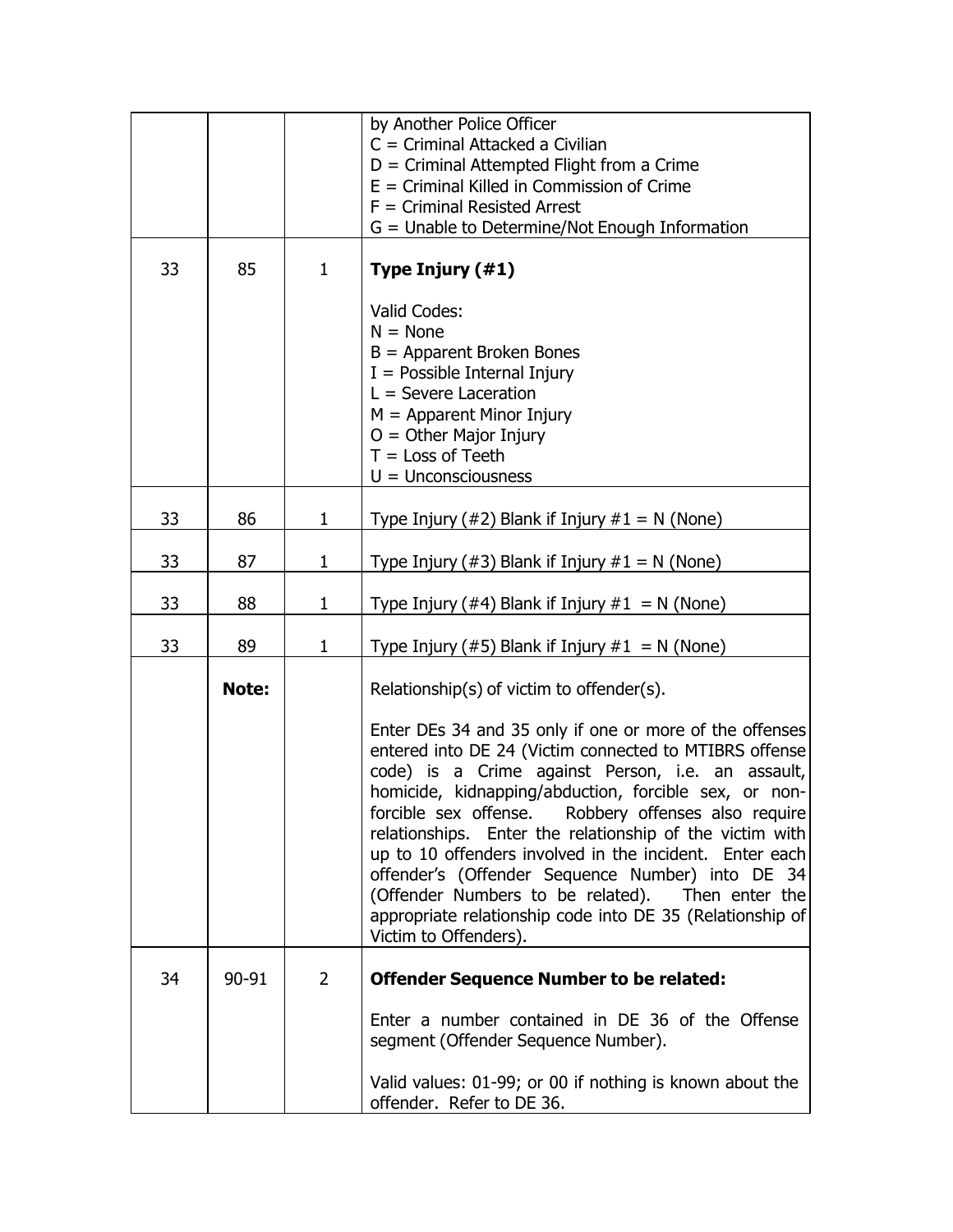| 35 | 92-93          | $\overline{2}$ | <b>Relationships Victim to Offenders</b>                                                                                                                                                                        |
|----|----------------|----------------|-----------------------------------------------------------------------------------------------------------------------------------------------------------------------------------------------------------------|
|    |                |                | Valid Codes: SE, CS, PA, SB, CH, GP, GC, IL, SP, SC, SS,<br>OF, VO, AQ, FR, NE, BE, BG, CF, HR, XS, EE, ER, OK,<br>RU, AND ST (Refer to Data Elements and Data Values<br>for details).                          |
|    | 94-97          | 4              | <b>Repeat</b> 34-35 / Occurrence $#2$                                                                                                                                                                           |
|    | 98-101         | $\overline{4}$ | <b>Repeat</b> 34-35 / Occurrence $#3$                                                                                                                                                                           |
|    | $102 -$<br>105 | 4              | <b>Repeat</b> 34-35 / Occurrence $#4$                                                                                                                                                                           |
|    | $106 -$<br>109 | 4              | <b>Repeat</b> 34-35 / Occurrence $#5$                                                                                                                                                                           |
|    | $110 -$<br>113 | 4              | <b>Repeat</b> 34-35 / Occurrence $#6$                                                                                                                                                                           |
|    | $114 -$<br>117 | 4              | <b>Repeat</b> 34-35 / Occurrence #7                                                                                                                                                                             |
|    | $118 -$<br>121 | $\overline{4}$ | <b>Repeat</b> 34-35 / Occurrence $#8$                                                                                                                                                                           |
|    | $122 -$<br>125 | 4              | <b>Repeat</b> 34-35 / Occurrence #9                                                                                                                                                                             |
|    | $126 -$<br>129 | $\overline{4}$ | <b>Repeat</b> $34-35$ / Occurrence $\#10$                                                                                                                                                                       |
|    | Note:          |                | Enter only offenses that affected the victim.                                                                                                                                                                   |
|    |                |                | If an offense did not affect this victim, do not enter the<br>offense within DE 24. Every offense must have a victim<br>or victims, but every victim may not be affected by all<br>offenses within an incident. |
| 24 | $130 -$<br>133 | $\overline{4}$ | <b>MTIBRS Offense Code to which the victim was</b><br>connected. (#1)                                                                                                                                           |
|    |                |                | Valid Codes: (Refer to <b>NIBRS User Manual</b> ).                                                                                                                                                              |
| 24 | 134-<br>137    | 4              | <b>MTIBRS Offense Code to which the victim was</b><br>connected. (#2)                                                                                                                                           |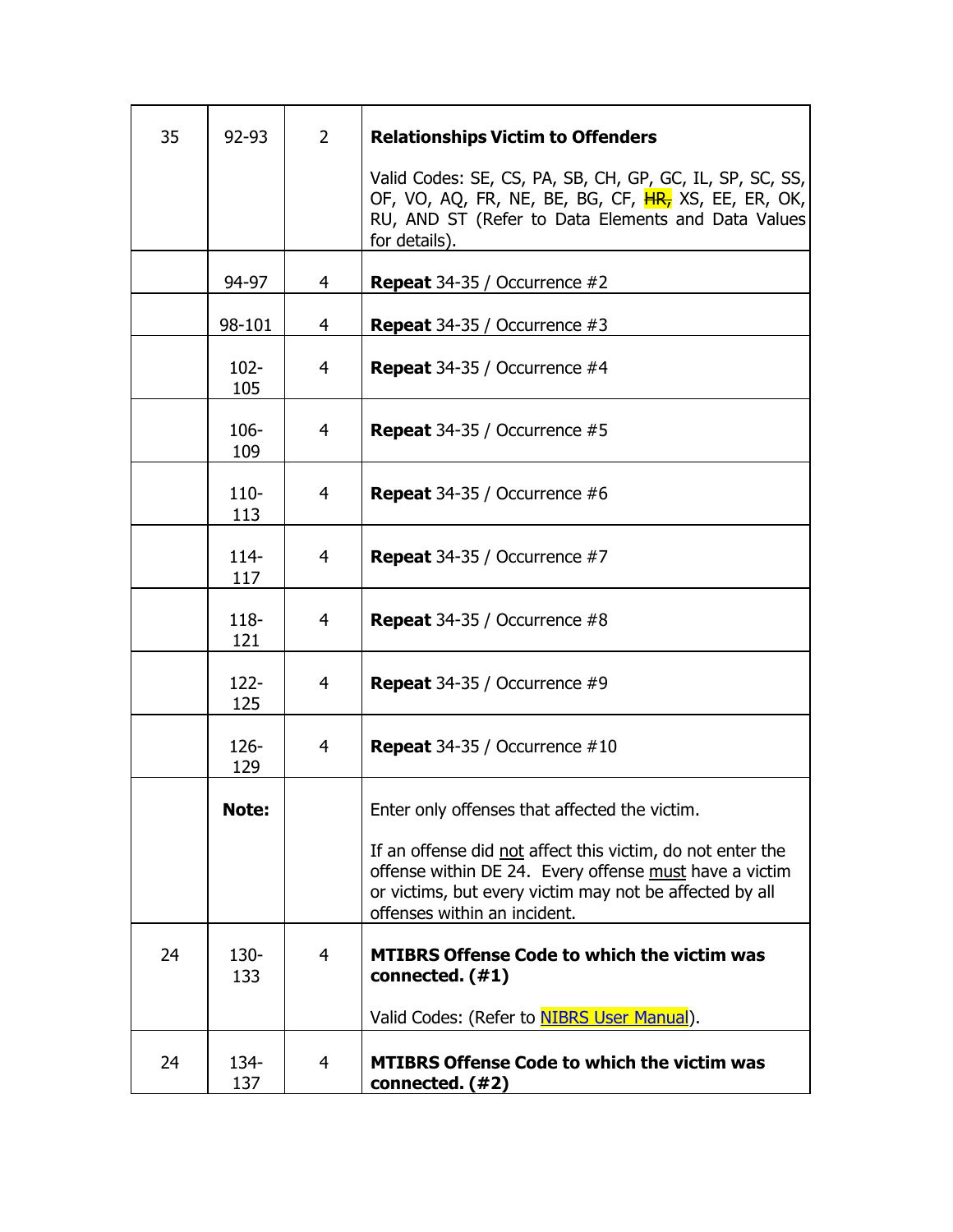|     |                |                | Valid Codes: (Refer to NIBRS User Manual).                                                                                |
|-----|----------------|----------------|---------------------------------------------------------------------------------------------------------------------------|
| 24  | 138-<br>141    | $\overline{4}$ | <b>MTIBRS Offense Code to which the victim was</b><br>connected. (#3)                                                     |
|     |                |                | Valid Codes: (Refer to NIBRS User Manual).                                                                                |
| 24  | $142 -$<br>145 | 4              | <b>MTIBRS Offense Code to which the victim was</b><br>connected. (#4)                                                     |
|     |                |                | Valid Codes: (Refer to NIBRS User Manual).                                                                                |
| 24  | 146-<br>149    | 4              | <b>MTIBRS Offense Code to which the victim was</b><br>connected. (#5)                                                     |
|     |                |                | Valid Codes: (Refer to NIBRS User Manual).                                                                                |
| 24  | $150 -$<br>153 | 4              | <b>MTIBRS Offense Code to which the victim was</b><br>connected. (#6)                                                     |
|     |                |                | Valid Codes: (Refer to NIBRS User Manual).                                                                                |
| 24  | $154 -$<br>157 | $\overline{4}$ | <b>MTIBRS Offense Code to which the victim was</b><br>connected. (#7)                                                     |
|     |                |                | Valid Codes: (Refer to NIBRS User Manual).                                                                                |
| 24  | 158-<br>161    | 4              | <b>MTIBRS Offense Code to which the victim was</b><br>connected. (#8)                                                     |
|     |                |                | Valid Codes: (Refer to NIBRS User Manual).                                                                                |
| 24  | 162-<br>165    | 4              | <b>MTIBRS Offense Code to which the victim was</b><br>connected. (#9)                                                     |
|     |                |                | Valid Codes: (Refer to <b>NIBRS User Manual</b> ).                                                                        |
| 24  | 166-<br>169    | $\overline{4}$ | <b>MTIBRS Offense Code to which the victim was</b><br>connected. (#10)                                                    |
|     |                |                | Valid Codes: (Refer to <b>NIBRS User Manual</b> ).                                                                        |
|     | Note:          |                | If the victim was a law enforcement officer who was<br>killed or assaulted, the following three DEs must be<br>completed. |
| 25A | $170 -$        | $\overline{2}$ | <b>Type of Officer Activity/Circumstance</b>                                                                              |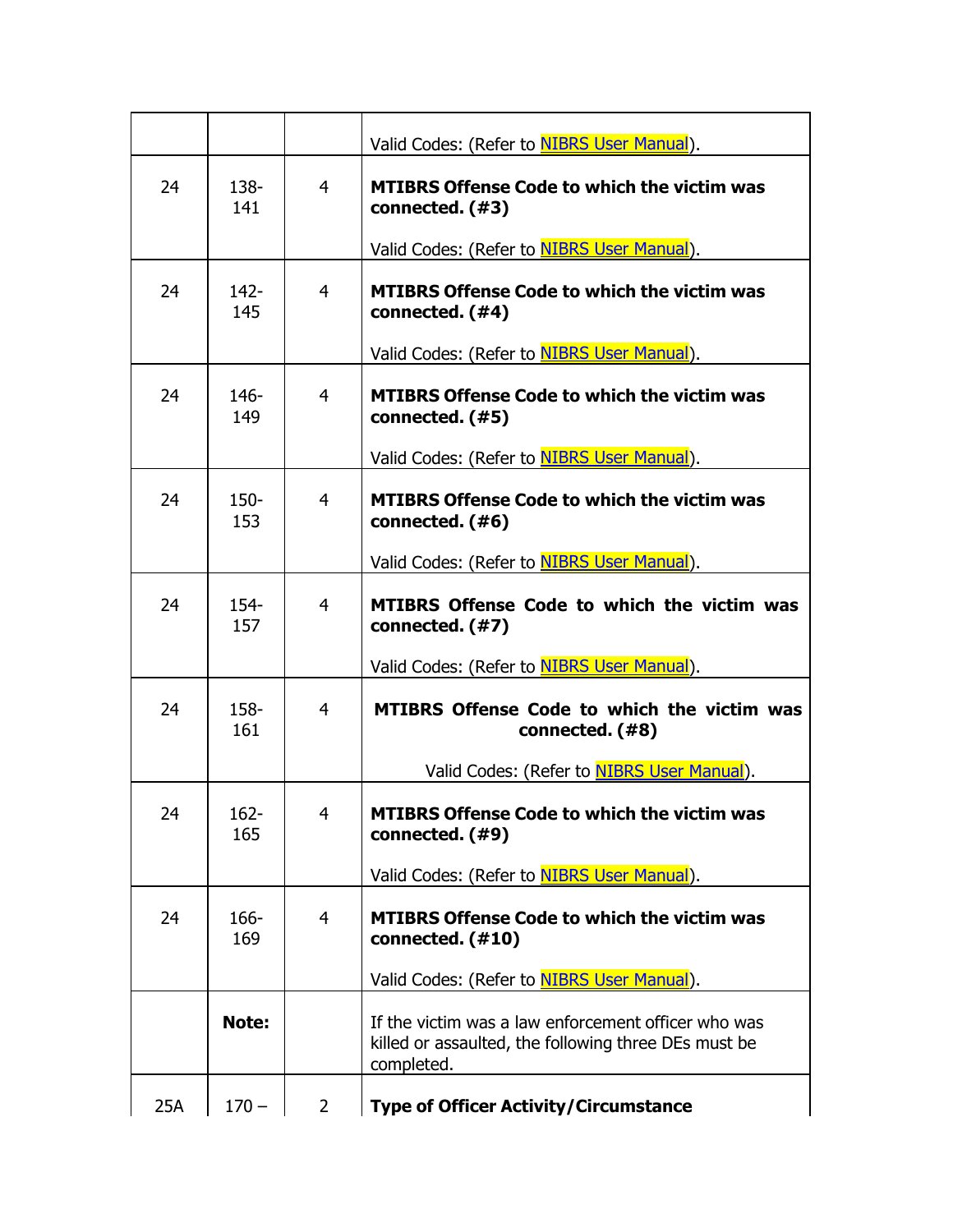|     | 171            |   | Valid Codes: (01-11) (Refer NIBRS User Manual).                                            |
|-----|----------------|---|--------------------------------------------------------------------------------------------|
| 25B | 172            |   | <b>Officer Assignment Type</b>                                                             |
|     |                |   | Valid Codes: (F-L) (Data Elements and Data Values).                                        |
| 25C | $173 -$<br>181 | 9 | <b>Officer - ORI Other Jurisdiction</b><br>Valid ORI Codes Data Elements and Data Values). |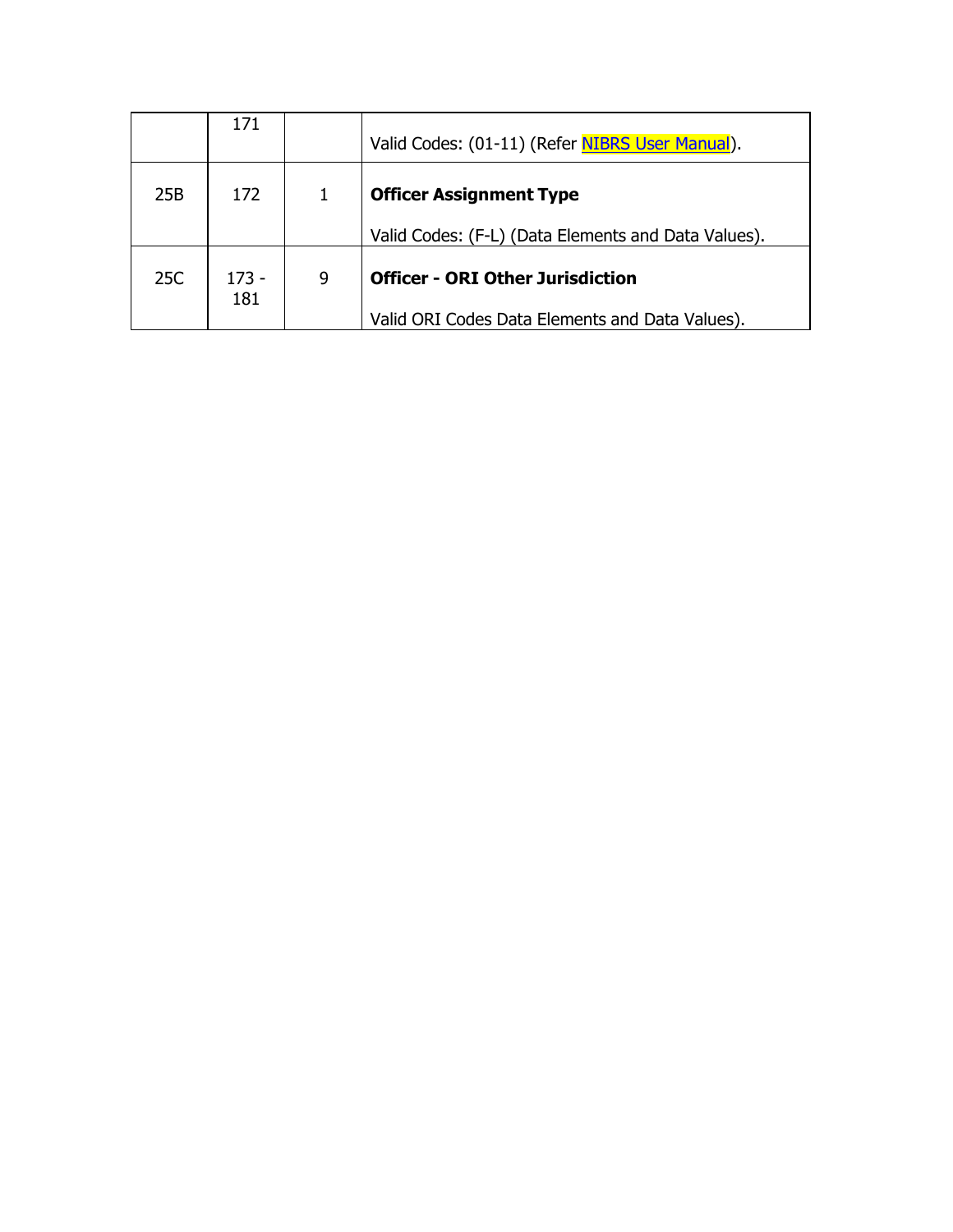#### **Level 5 - Offender Segment**

**DE** = Data Element

The Offender Segment is used to describe the offenders in the incident (e.g., their age, sex, race, and ethnicity). An Offender segment should be submitted for each of the offenders (up to 99) involved in the incident. There must be at least one Offender segment in each incident report.

When nothing is known about the offender, then 00 = Unknown Offender should be entered in DE 36 (Offender Sequence Number) and DEs 37 through 39A should be left blank.

However, when witnesses report five offenders were running from the scene, and their age, sex, or race are not known, five Offender segments should be submitted indicating the appropriate DEs are unknown.

|                | $RP =$ Record Position<br>$DL = Data Length$ |                |                                                       |  |  |
|----------------|----------------------------------------------|----------------|-------------------------------------------------------|--|--|
| <b>DE</b>      | <b>RP</b>                                    | <b>DL</b>      | <b>Description</b>                                    |  |  |
|                | $1 - 4$                                      | $\overline{4}$ | <b>Leave Blank</b>                                    |  |  |
|                | 5                                            | $\mathbf{1}$   | <b>Segment Level</b>                                  |  |  |
|                |                                              |                | Designates this as an Offender segment.               |  |  |
|                |                                              |                | Valid Code: 5                                         |  |  |
|                | 6                                            | $\mathbf{1}$   | <b>Segment Action Type</b>                            |  |  |
|                |                                              |                | Valid Code: I, Incident report only                   |  |  |
|                | $7 - 8$                                      | $\overline{2}$ | <b>Month of Submission</b>                            |  |  |
|                |                                              |                | Month of data being processed. (MM / i.e. 01-12)      |  |  |
|                | $9 - 12$                                     | $\overline{4}$ | <b>Year of Submission</b>                             |  |  |
|                |                                              |                | Year of data being processed. (YYYY / i.e. 2011)      |  |  |
|                | $13 - 16$                                    | 4              | <b>Leave Blank</b>                                    |  |  |
| $\mathbf{1}$   | $17 - 25$                                    | 9              | <b>ORI Number</b>                                     |  |  |
|                |                                              |                | Valid ORI number. Example: MT0250100 =<br>Helena P.D. |  |  |
| $\overline{2}$ | $26 - 37$                                    | 12             | <b>Incident Number</b>                                |  |  |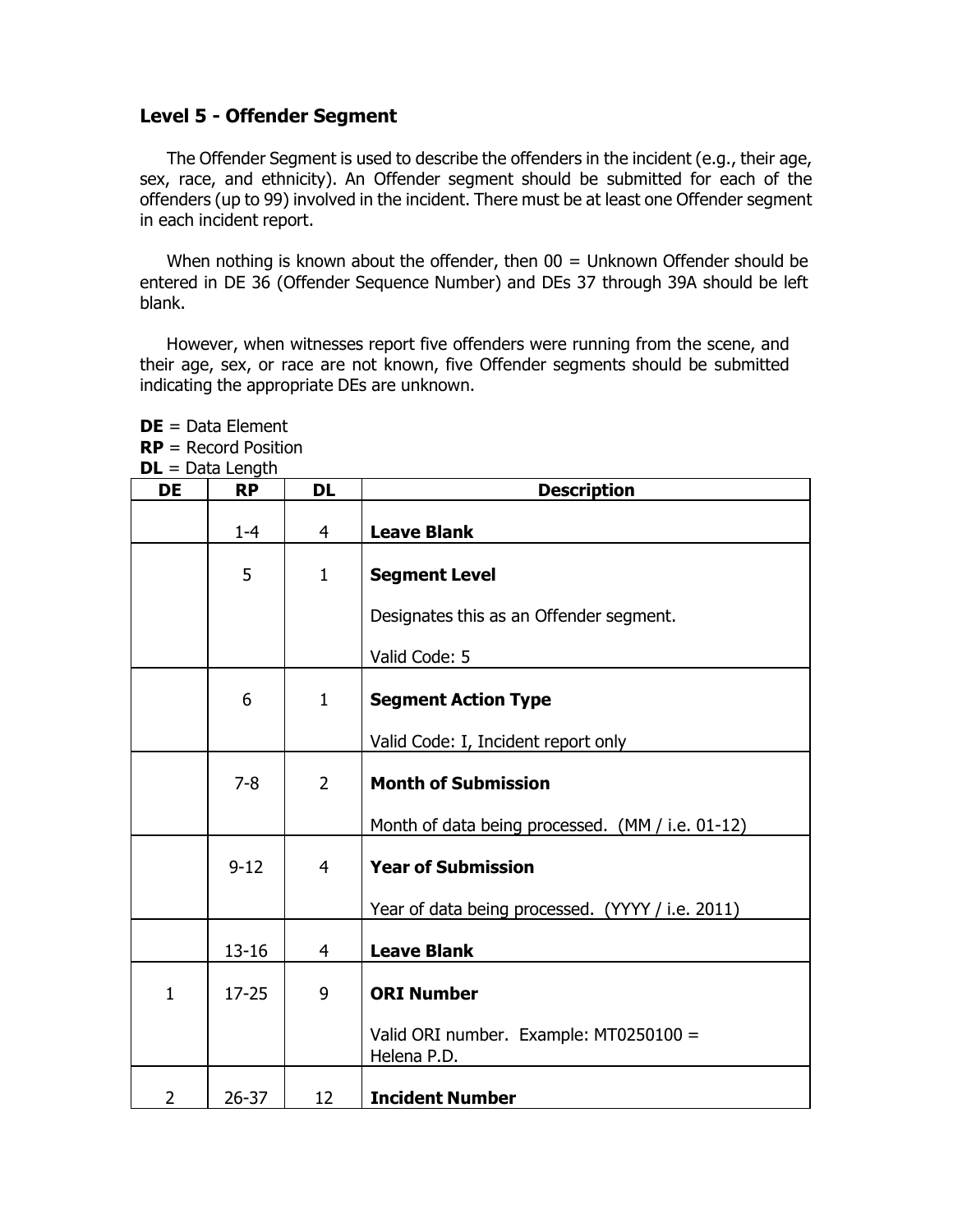|     |           |                | Left-justified with blank right-fill.                                                                                                                                                                                                                                                                                                                                                                             |
|-----|-----------|----------------|-------------------------------------------------------------------------------------------------------------------------------------------------------------------------------------------------------------------------------------------------------------------------------------------------------------------------------------------------------------------------------------------------------------------|
|     |           |                | Example: 97-13456                                                                                                                                                                                                                                                                                                                                                                                                 |
| 36  | 38-39     | $\overline{2}$ | <b>Offender Sequence Number</b>                                                                                                                                                                                                                                                                                                                                                                                   |
|     |           |                | Valid Values: 01-99; or 00 if nothing is known about the<br>offender. This would be entered in the situation where<br>there were no suspects or witnesses. 00 would not be<br>entered in the case where someone was seen running<br>from the crime scene but Age, Sex, Race, and Ethnicity<br>were all unknown. If 00 is entered, it would then have<br>to be updated in the event of an arrest for the incident. |
| 37  | $40 - 43$ | 4              | <b>Age of Offender</b>                                                                                                                                                                                                                                                                                                                                                                                            |
|     |           |                | For an exact age use only positions 40-41 (leave 42-43)<br>blank) and enter age in years as 01-98, 99, 00; or use<br>positions 40-43 for an age range such as 25 to 30 years,<br>i.e. 2530.                                                                                                                                                                                                                       |
| 38  | 44        | $\mathbf{1}$   | <b>Sex of Offender</b>                                                                                                                                                                                                                                                                                                                                                                                            |
|     |           |                | Valid Codes:<br>$M = Male$<br>$F =$ Female<br>$U =$ Unknown                                                                                                                                                                                                                                                                                                                                                       |
| 39  | 45        | $\mathbf{1}$   | <b>Race of Offender</b>                                                                                                                                                                                                                                                                                                                                                                                           |
|     |           |                | Valid Codes:<br>$W = White$<br>$B = Black$ or African American<br>$I =$ American Indian or Alaskan Native<br>$A = Asian$<br>P = Native Hawaiian or Other Pacific Islander<br>$U =$ Unknown                                                                                                                                                                                                                        |
| 39A | 46        | 1              | <b>Ethnicity of Arrestee</b>                                                                                                                                                                                                                                                                                                                                                                                      |
|     |           |                | Valid Codes:<br>$H = H$ ispanic or Latino<br>$N = Not Hispanic or Latino$<br>$U =$ Unknown                                                                                                                                                                                                                                                                                                                        |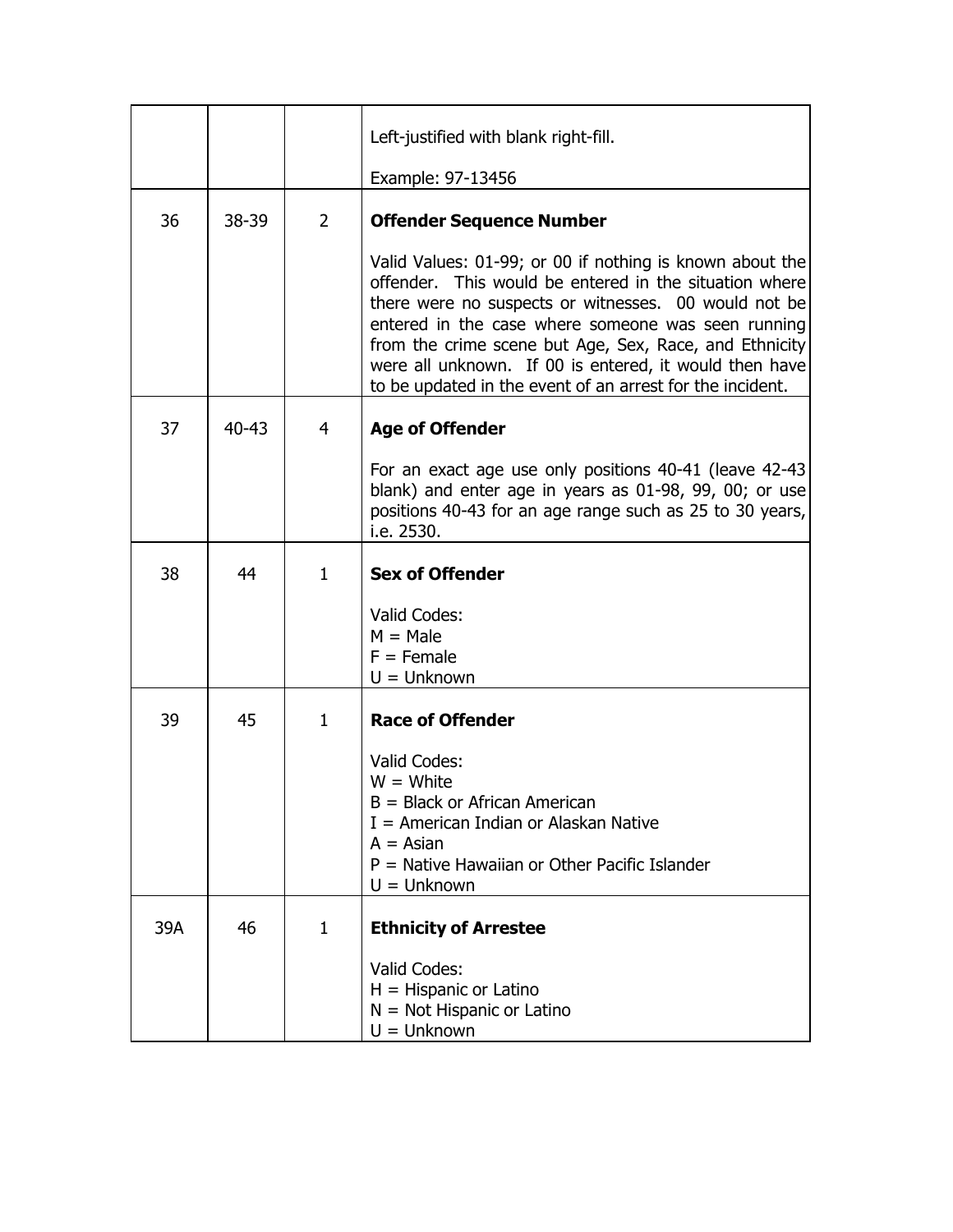## **Level 6 - Arrestee Segment**

The Arrestee segment is used to report the apprehension of the persons who committed crimes (up to 99) reported offenses, to describe the arrestee (e.g., age, sex, race, and ethnicity), and to indicate the circumstances of the arrest. There is one Arrestee segment per arrestee.

**DE** = Data Element **RP** = Record Position **DL** = Data Length

| <b>DE</b>      | <b>RP</b> | <b>DL</b>      | <b>Description</b>                                    |
|----------------|-----------|----------------|-------------------------------------------------------|
|                | $1 - 4$   | 4              | <b>Leave Blank</b>                                    |
|                | 5         | $\mathbf{1}$   | <b>Segment Level</b>                                  |
|                |           |                | Designates this as an Arrestee segment.               |
|                |           |                | Valid Code: 6                                         |
|                | 6         | $\mathbf{1}$   | <b>Segment Action Type</b>                            |
|                |           |                | Valid Code: I, Incident report only                   |
|                | $7 - 8$   | $\overline{2}$ | <b>Month of Submission</b>                            |
|                |           |                | Month of data being processed. (MM / i.e. 01-12)      |
|                | $9 - 12$  | $\overline{4}$ | <b>Year of Submission</b>                             |
|                |           |                | Year of data being processed. (YYYY / i.e. 2011)      |
|                | $13 - 16$ | $\overline{4}$ | <b>Leave Blank</b>                                    |
| $\mathbf{1}$   | $17 - 25$ | 9              | <b>ORI Number</b>                                     |
|                |           |                | Valid ORI number. Example: MT0250100 =<br>Helena P.D. |
| $\overline{2}$ | $26 - 37$ | 12             | <b>Incident Number</b>                                |
|                |           |                | Left-justified with blank right-fill.                 |
|                |           |                | Example: 97-13456                                     |
| 40             | 38-39     | $\overline{2}$ | <b>Arrestee (Sequence) Number</b>                     |
|                |           |                | Valid values: 01-99                                   |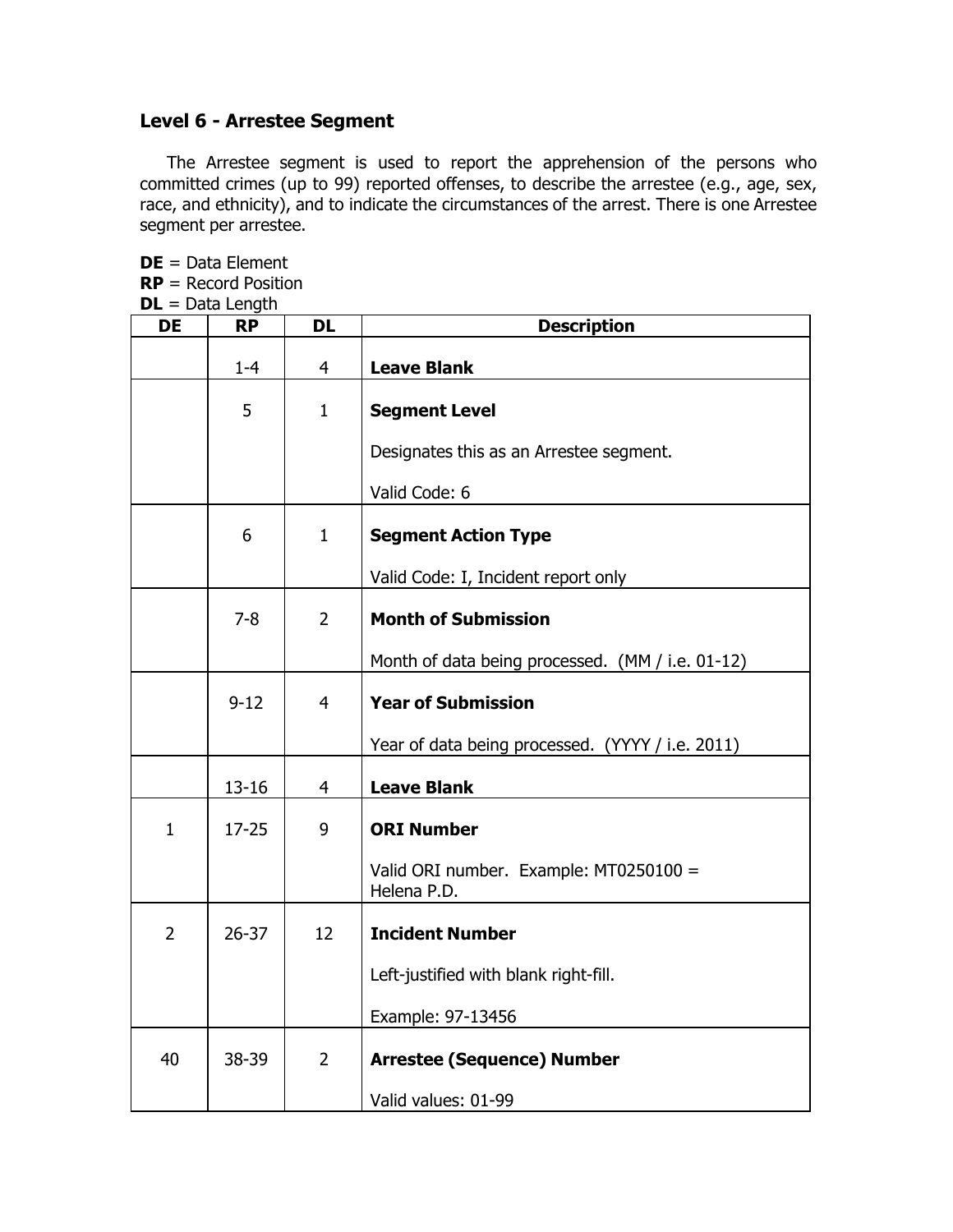| 41 | 40-51 | 12             | <b>Arrest Transaction Number</b>                                                                                                                                                                                                                                                                                                                                                                                                                                                                                         |
|----|-------|----------------|--------------------------------------------------------------------------------------------------------------------------------------------------------------------------------------------------------------------------------------------------------------------------------------------------------------------------------------------------------------------------------------------------------------------------------------------------------------------------------------------------------------------------|
|    |       |                | We prefer that this number be unique to each arrest, i.e.<br>MANS number, citation number or a RMS auto-<br>generated number (left-justified with blank right-fill).                                                                                                                                                                                                                                                                                                                                                     |
| 42 | 52-59 | 8              | <b>Arrest Date</b>                                                                                                                                                                                                                                                                                                                                                                                                                                                                                                       |
|    |       |                | In the format of YYYYMMDD.                                                                                                                                                                                                                                                                                                                                                                                                                                                                                               |
| 43 | 60    | $\mathbf{1}$   | <b>Type of Arrest</b>                                                                                                                                                                                                                                                                                                                                                                                                                                                                                                    |
|    |       |                | Valid Codes:<br>$O = On-View$ Arrest<br>$S = Summoned/Cited$<br>$T =$ Taken in on Warrant                                                                                                                                                                                                                                                                                                                                                                                                                                |
|    | Note: |                | For Multiple Clearance Arrest                                                                                                                                                                                                                                                                                                                                                                                                                                                                                            |
|    |       |                | If the apprehension of this arrestee will result in the<br>submission of Arrestee segments for more than one<br>incident within the jurisdiction, enter $C =$ Count Arrestee<br>into DE 44 (Multiple Arrest Segment Indicator) for the<br>most recent arrest that cleared other incidents. Then<br>enter a $M =$ Multiple into DE 44 (Multiple Arrestee<br>Segments Indicator) on all previous incidents being<br>cleared by this arrest. If multiple Arrestee segments are<br>not involved, enter $N = Not$ Applicable. |
| 44 | 61    | $\mathbf{1}$   | <b>Multiple Arrestee Segments Indicator</b>                                                                                                                                                                                                                                                                                                                                                                                                                                                                              |
|    |       |                | Valid Codes:<br>$C =$ Count Arrestee<br>$M =$ Multiple<br>$N = Not Applicable$                                                                                                                                                                                                                                                                                                                                                                                                                                           |
|    | 62-64 | 3              | <b>Leave Blank</b>                                                                                                                                                                                                                                                                                                                                                                                                                                                                                                       |
|    |       |                | (See DE 45 at end of this record to enter the Offense<br>code of the arrestees).                                                                                                                                                                                                                                                                                                                                                                                                                                         |
| 46 | 65-66 | $\overline{2}$ | Arrestee was armed with (#1)                                                                                                                                                                                                                                                                                                                                                                                                                                                                                             |
|    |       |                | Valid Codes: 01 and 11-17 - (Refer to Data Elements<br>and Data Values).                                                                                                                                                                                                                                                                                                                                                                                                                                                 |
|    | 67    | 1              | <b>Automatic weapon (#1)</b>                                                                                                                                                                                                                                                                                                                                                                                                                                                                                             |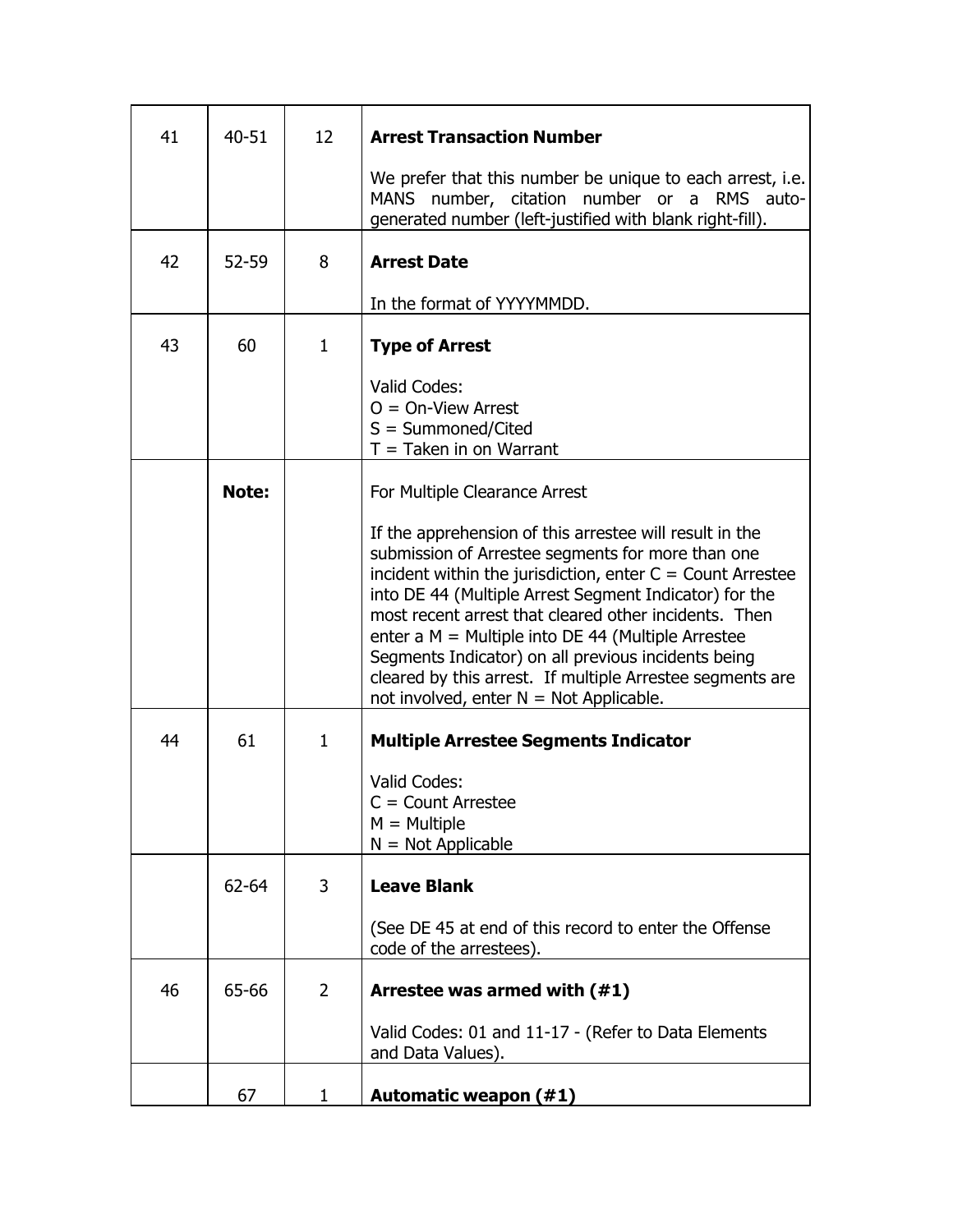|    |           |              | Enter A if the weapon entered above is an automatic<br>weapon.                                                                                                                                                        |
|----|-----------|--------------|-----------------------------------------------------------------------------------------------------------------------------------------------------------------------------------------------------------------------|
| 46 | 68-69     | 2            | Arrestee Was Armed With (#2)                                                                                                                                                                                          |
|    |           |              | Valid Codes: 01 and 11-17 - (Refer to Data Elements<br>and Data Values). Leave blank if Arrestee was 01,<br>Unarmed.                                                                                                  |
|    | 70        | 1            | Automatic weapon (#2)                                                                                                                                                                                                 |
|    |           |              | Enter A if the weapon entered above is an automatic<br>weapon                                                                                                                                                         |
| 47 | $71 - 74$ | 4            | <b>Age of Arrestee</b>                                                                                                                                                                                                |
|    |           |              | For an exact Age use only positions 71-72 (leave 73-74)<br>blank) and enter Age in years as 01-98, or 99, or 00; or<br>use positions 71-74 for an Age range such as 25 to 30<br>years, i.e. 2530.                     |
|    |           |              | If an Age range is entered and the low age is juvenile and<br>the high range is adult and the averaged Age (rounded<br>down) is juvenile, it should be in agreement with DE 52<br>(Disposition of Arrestee Under 18). |
| 48 | 75        | 1            | <b>Sex of Arrestee</b>                                                                                                                                                                                                |
|    |           |              | Valid Codes:<br>$M = Male$<br>$F =$ Female                                                                                                                                                                            |
| 49 | 76        | 1            | <b>Race of Arrestee</b>                                                                                                                                                                                               |
|    |           |              | Valid Codes:<br>$W = White$<br>$B = Black$ or African American<br>$I =$ American Indian or Alaskan Native<br>$A = Asian$<br>P = Native Hawaiian or Other Pacific Islander<br>$U =$ Unknown                            |
| 50 | 77        | $\mathbf{1}$ | <b>Ethnicity of Arrestee</b>                                                                                                                                                                                          |
|    |           |              | Valid Codes:<br>$H = H$ ispanic or Latino<br>$N = Not Hispanic or Latino$                                                                                                                                             |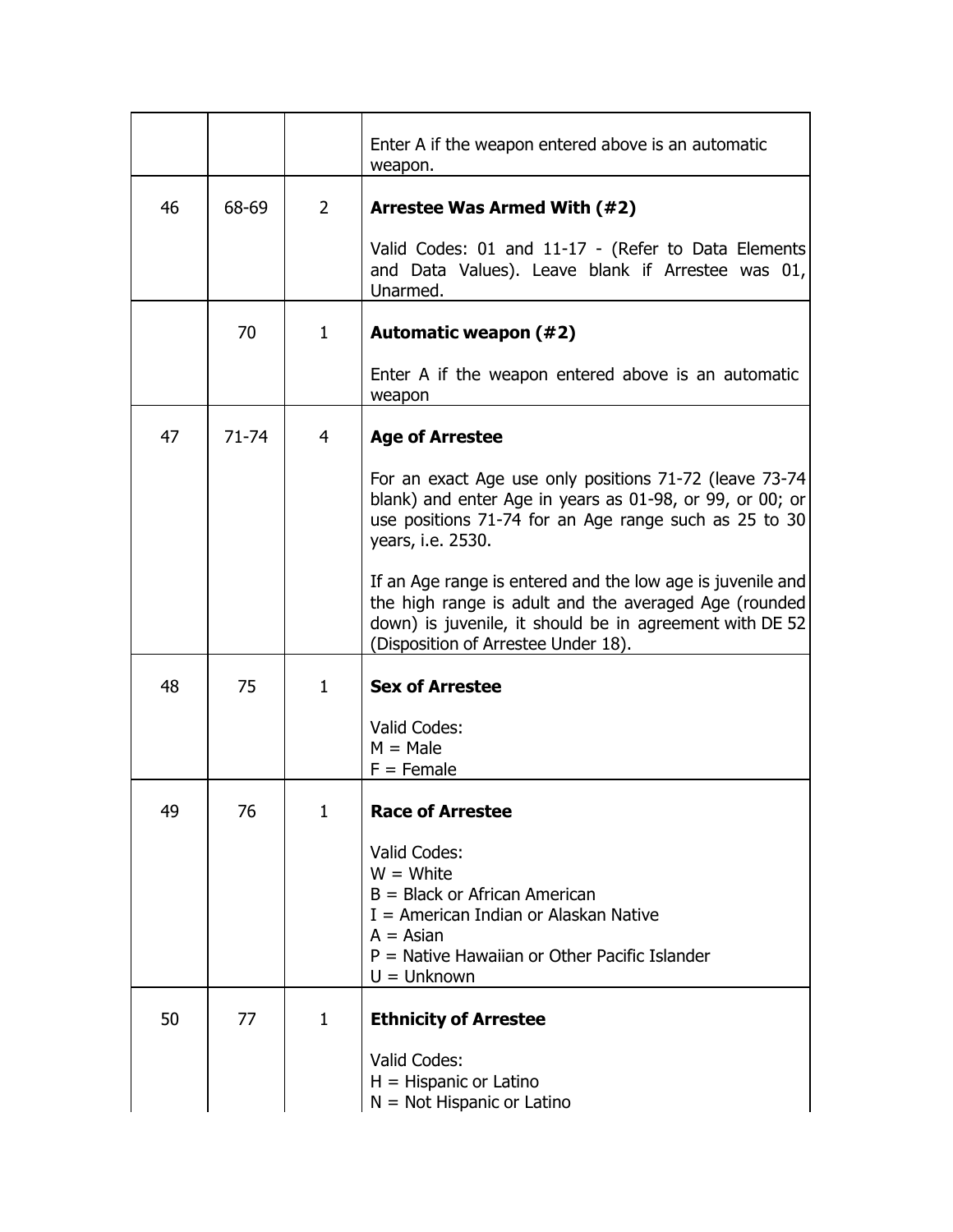|    |                |                | $U =$ Unknown                                                                                                                                                                                                                                                                                                                                          |
|----|----------------|----------------|--------------------------------------------------------------------------------------------------------------------------------------------------------------------------------------------------------------------------------------------------------------------------------------------------------------------------------------------------------|
| 51 | 78             | $\mathbf{1}$   | <b>Resident Status of Arrestee</b>                                                                                                                                                                                                                                                                                                                     |
|    |                |                | <b>Valid Codes:</b>                                                                                                                                                                                                                                                                                                                                    |
|    |                |                | $R =$ Resident                                                                                                                                                                                                                                                                                                                                         |
|    |                |                | $N = Nonresident$<br>$U =$ Unknown                                                                                                                                                                                                                                                                                                                     |
|    |                |                |                                                                                                                                                                                                                                                                                                                                                        |
| 52 | 79             | $\mathbf{1}$   | <b>Disposition of Arrestee Under 18</b>                                                                                                                                                                                                                                                                                                                |
|    |                |                | Valid Codes:                                                                                                                                                                                                                                                                                                                                           |
|    |                |                | $H =$ Handled within Department                                                                                                                                                                                                                                                                                                                        |
|    |                |                | $R =$ Referred to Other Authorities                                                                                                                                                                                                                                                                                                                    |
|    | 80-110         |                | <b>Leave Blank</b>                                                                                                                                                                                                                                                                                                                                     |
|    | Note:          |                | If a past incident is cleared by an arrest in a more recent<br>incident, a separate Arrestee segment must be<br>completed for each incident. The former incident will<br>also be coded with a M for the Multiple Arrestee Segments<br>Indicator whereas the current arrest would be coded as a<br>C. See DE 44 (Multiple Arrestee Segments Indicator). |
| 45 | $111 -$<br>114 | 4              | <b>Arrest MTIBRS Offense Code (#1)</b><br>Valid Codes: (Refer to <b>NIBRS User Manual</b> ).                                                                                                                                                                                                                                                           |
| 45 | $115 -$        | 4              | <b>Arrest MTIBRS Offense Code (#2)</b>                                                                                                                                                                                                                                                                                                                 |
|    | 118            |                | Valid Codes: (Refer to NIBRS User Manual).                                                                                                                                                                                                                                                                                                             |
| 45 | 119-<br>122    | $\overline{4}$ | <b>Arrest MTIBRS Offense Code (#3)</b>                                                                                                                                                                                                                                                                                                                 |
|    |                |                | Valid Codes: (Refer to <b>NIBRS User Manual</b> ).                                                                                                                                                                                                                                                                                                     |
| 45 |                |                |                                                                                                                                                                                                                                                                                                                                                        |
|    | $123 -$        | $\overline{4}$ | <b>Arrest MTIBRS Offense Code (#4)</b>                                                                                                                                                                                                                                                                                                                 |
|    | 126            |                | Valid Codes: (Refer to NIBRS User Manual).                                                                                                                                                                                                                                                                                                             |
| 45 |                |                |                                                                                                                                                                                                                                                                                                                                                        |
|    | $127 -$<br>130 | $\overline{4}$ | <b>Arrest MTIBRS Offense Code (#5)</b>                                                                                                                                                                                                                                                                                                                 |
| 45 |                |                | Valid Codes: (Refer to <b>NIBRS User Manual</b> ).                                                                                                                                                                                                                                                                                                     |
|    | $131 -$<br>134 | 4              | <b>Arrest MTIBRS Offense Code (#6)</b>                                                                                                                                                                                                                                                                                                                 |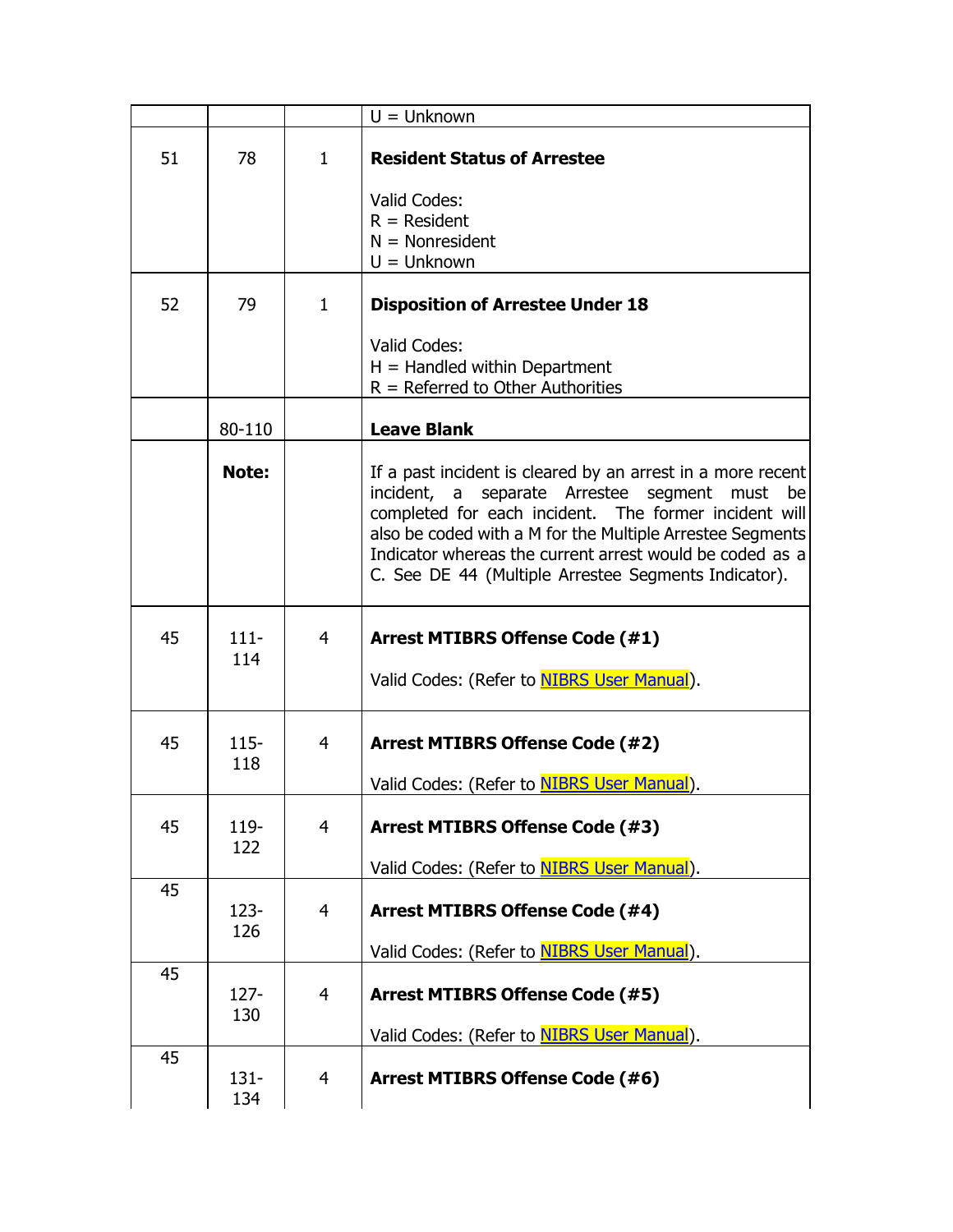|    |                |                | Valid Codes: (Refer to NIBRS User Manual).                                            |
|----|----------------|----------------|---------------------------------------------------------------------------------------|
| 45 | $135 -$<br>138 | 4              | <b>Arrest MTIBRS Offense Code (#7)</b><br>Valid Codes: (Refer to NIBRS User Manual).  |
| 45 | 139-<br>142    | $\overline{4}$ | Arrest MTIBRS Offense Code (#8)<br>Valid Codes: (Refer to NIBRS User Manual).         |
| 45 | $143-$<br>146  | $\overline{4}$ | <b>Arrest MTIBRS Offense Code (#9)</b><br>Valid Codes: (Refer to NIBRS User Manual).  |
| 45 | $147 -$<br>150 | $\overline{4}$ | <b>Arrest MTIBRS Offense Code (#10)</b><br>Valid Codes: (Refer to NIBRS User Manual). |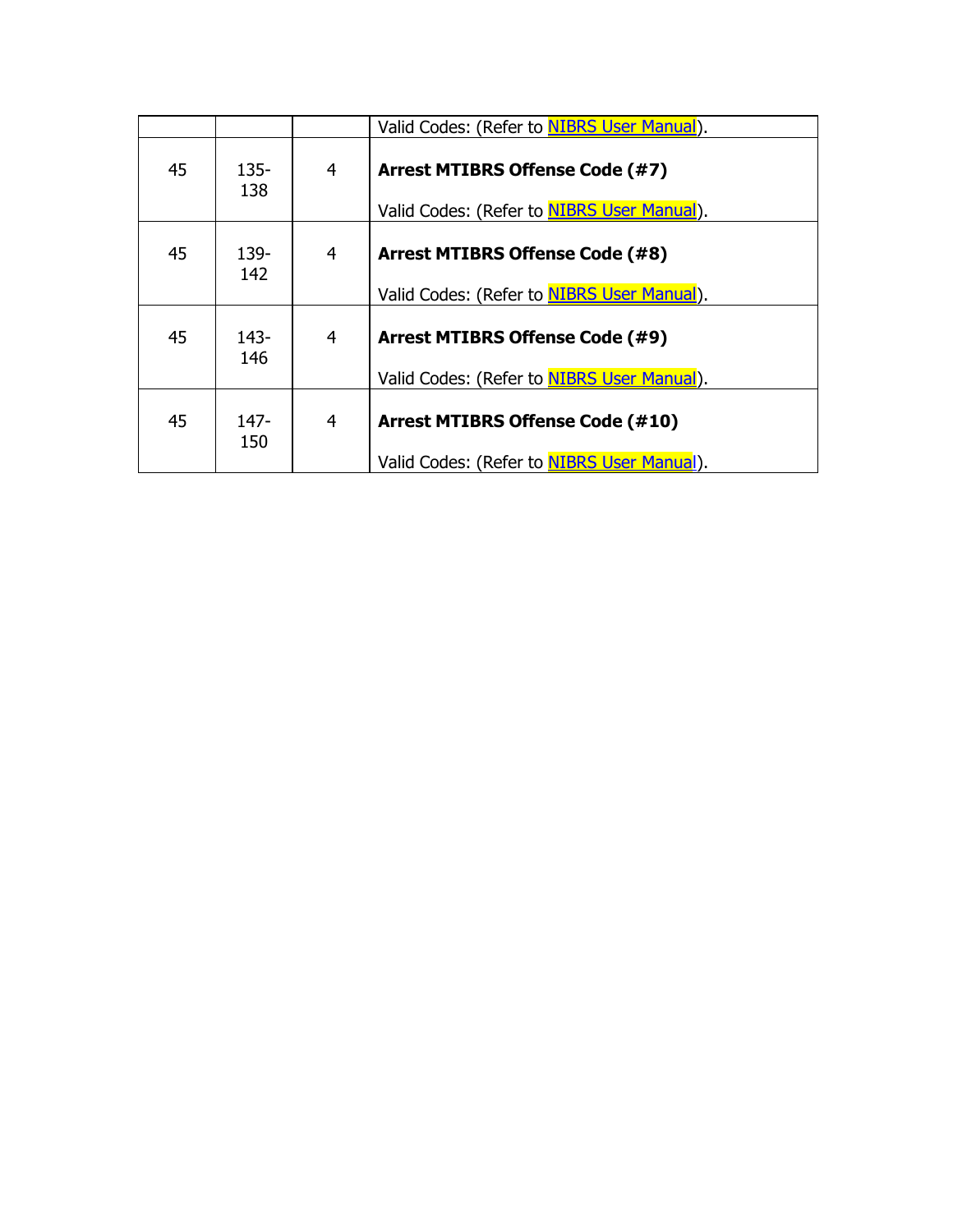## **Level 0 - Zero-Reporting Segment**

One record is to be submitted for each month that a reporting agency has no crime or arrests to report for a given month.

| $DL = Data Length$ |           |                |                                                                                                                                                              |
|--------------------|-----------|----------------|--------------------------------------------------------------------------------------------------------------------------------------------------------------|
| <b>DE</b>          | <b>RP</b> | <b>DL</b>      | <b>Description</b>                                                                                                                                           |
|                    | $1 - 4$   | 4              | <b>Leave Blank</b>                                                                                                                                           |
|                    | 5         | $\mathbf{1}$   | <b>Segment Level</b>                                                                                                                                         |
|                    |           |                | Designates this as a Zero-reporting segment.<br>Valid Code: 0                                                                                                |
|                    | 6         | 1              | <b>Segment Action Type</b>                                                                                                                                   |
|                    |           |                | Valid Codes:<br>$A = Add$<br>$D =$ Delete (to be used only when a record/incident was<br>entered in error or was unfounded after being reported<br>to MBCC). |
|                    | $7 - 8$   | $\overline{2}$ | <b>Month of Submission</b>                                                                                                                                   |
|                    |           |                | Month of data being processed. (MM / 01-12)                                                                                                                  |
|                    | $9 - 12$  | 4              | <b>Year of Submission</b>                                                                                                                                    |
|                    |           |                | Year of data being processed. (YYYY / i.e. 2011)                                                                                                             |
|                    | $13 - 16$ | 4              | <b>Leave Blank</b>                                                                                                                                           |
| $\mathbf{1}$       | $17 - 25$ | 9              | <b>ORI Number</b>                                                                                                                                            |
|                    |           |                | Valid ORI number. Example: MT0250100=Helena PD                                                                                                               |
| $\overline{2}$     | $26 - 37$ | 12             | <b>Incident Number</b>                                                                                                                                       |
|                    |           |                | Zero fill.                                                                                                                                                   |
|                    | 38-39     | $\overline{2}$ | <b>Zero-report Month</b>                                                                                                                                     |
|                    |           |                | This is the month in which there was no reported crime.                                                                                                      |

**DE** = Data Element